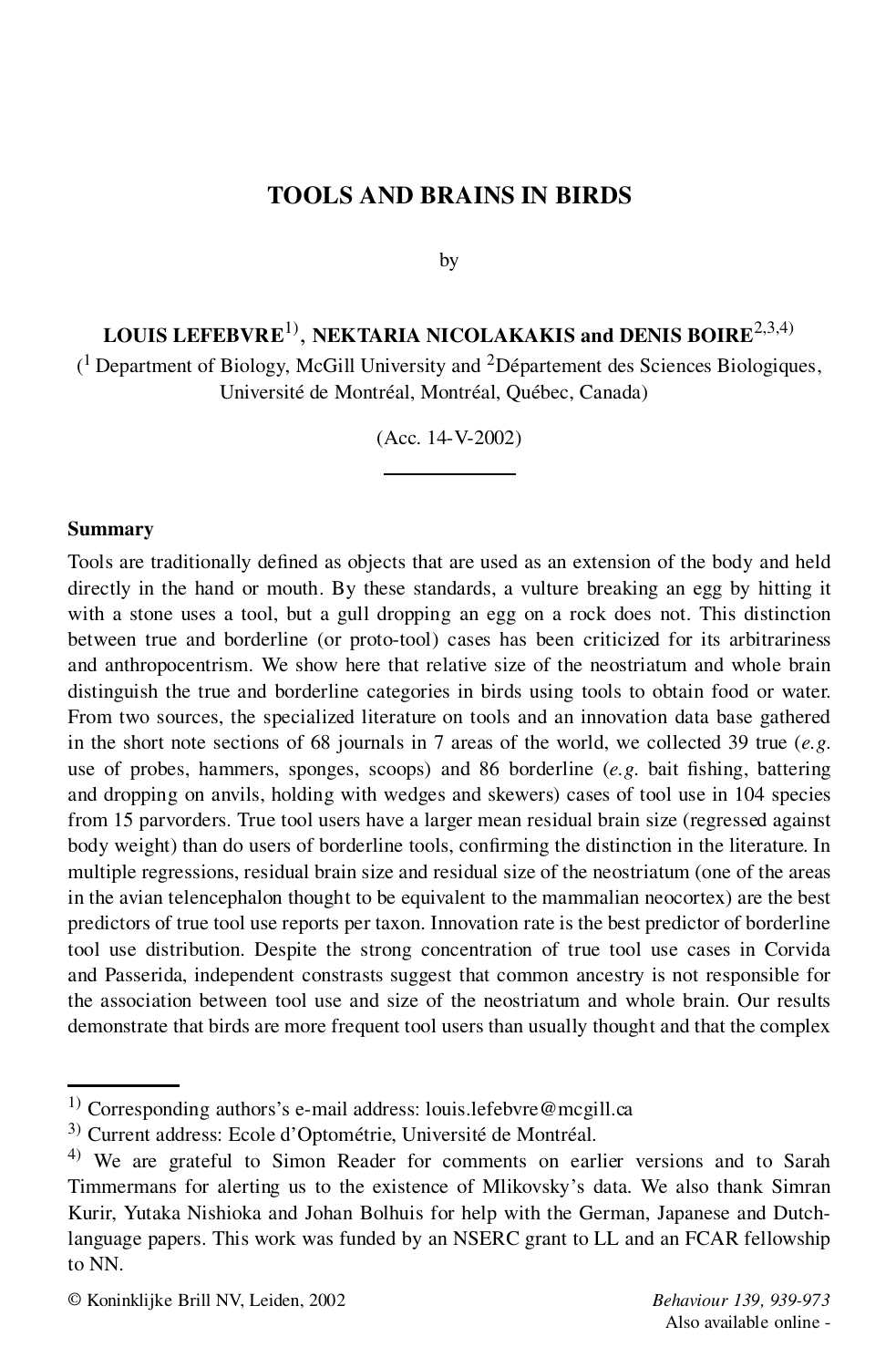cognitive processes involved in tool use may have repeatedly co-evolved with large brains in several orders of birds.

## **Introduction**

When used by humans, hammers, sponges, pokers, anvils and vices are all classified as tools. In other animals, however, only the first three are considered legitimate. This is because the definition of 'true' tools in the literature specifies that they must be detached from the substrate and directly held by the animal in the hand or mouth (van Lawick Goodall, 1970; Beck, 1980; McFarland, 1982). In this view, a vulture breaking an egg by hitting it with a stone is using a tool, but a gull dropping an egg on a rock is not. Several authors have criticised the arbitrariness (Hansell, 1987) and anthropocentrism (Shettleworth, 1998) of this distinction.

Studies of tool use in animals tend to focus on manipulative, large brained species that are closely related to humans, *e.g*. primates (Fragaszy & Visalberghi, 1989; McGrew, 1992; Whiten *et al.*, 1999). Birds, unlike primates, lack both hands and close hominid parentage and are generally thought to be poor tool users. A review from the 1960's, for example, concludes that the entire class (close to 10 000 species) features only one documented case of true tool use, the insertion of twigs in crevices by the woodpecker finch of the Galapagos Islands (Thomson, 1964). The recent description in *Nature* of leaf tool manufacture in New Caledonian crows (Hunt, 1996) is all the more noteworthy because of the apparent rarity of such reports in birds.

In a series of review papers, Boswall (1977, 1978, 1983a, b) pointed out that cases of tool use in birds may be more numerous that we think. He classified the literature into two categories, 'true' and 'bordeline' cases. Following the traditional definition, borderline cases (called 'proto-tools' by Parker & Gibson, 1977) involve the use of objects that are part of a substrate, *e.g*. anvils on which prey are battered or dropped, wedges and thorns with which food is held, bait that is deposited on water to attract fish. True tools are detached from the substrate, *e.g*. hammers, probes, scoops, sponges and levers held directly in the beak or foot. If true tool use is cognitively more demanding than is borderline tool use (Parker & Gibson, 1977; Hansell, 1987; Vauclair, 1997), relative size of key brain structures could also distinguish the two categories (Gibson, 1986).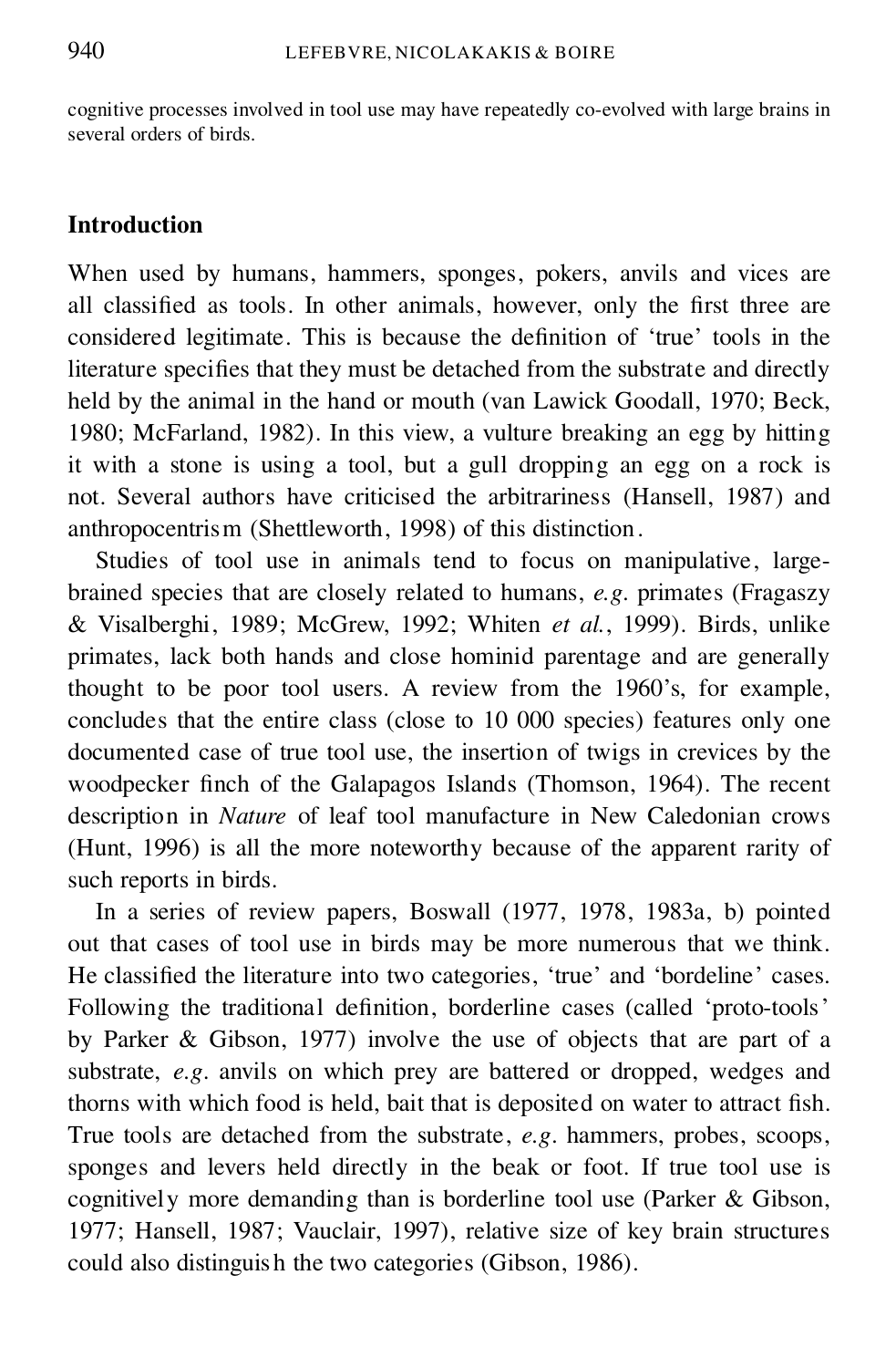In birds, there is large taxonomic variation in the relative size (regressed against body weight or divided by brainstem size) of neural structures thought to underlie cognition. For example, the neostriatum/hyperstriatum ventrale complex (Rehkämper & Zilles, 1991; Dubbeldam, 1989, 1991, 1998) is five and a half times larger in carrion crows than it is in quail (Rehkämper *et al.*, 1991). Reader & Laland (2002; Reader, 1999; see also Gibson, 1986) have shown that the taxonomic distribution of tool use cases is positively correlated with size of the neocortex and striatum in primates. In this study, we look for similar neural correlates of tool use in birds. Volumetric data on the neostriatum, hyperstriatum ventrale and other telencephalic areas (see Fig. 1) are available for 32 avian species covering 17 parvorders (Boire, 1989; Rehkämper *et al.*, 1991; Timmermans *et al.*, 2000; avian taxonomy according to Sibley & Monroe, 1990), while whole brain size is available for 737 species from 35 parvorders (Mlikovsky, 1989a, b, c, 1990). We use both the 737 species data set on whole brains and the 32 species data set on telencephalic areas to test the idea that neural structure size is positively correlated with the taxonomic distribution of tool use reports in birds and provides an independent criterion for distinguishin g the true and borderline categories. For the 32 species data set, we compare relative size of the neostriatum and hyperstriatum ventrale with that of two other telencephalic structures that are thought to be less closely involved in cognition, the wulst and the striatopallidal complex. Like the mammalian neocortex, the neostriatum and hyperstriatum ventrale play a crucial role in several kinds of learning (McCabe *et al.*, 1982; Horn, 1990; Nottebohm *et al.*, 1990; MacPhail *et al.*, 1993). In contrast, the wulst is a sensory projection area for visual and somatosensory information (Karten *et al.*, 1973; Shimizu et al., 1995), while the striatopallidal complex is involved in stereotyped, species-specific responses (Reiner *et al.*, 1984; Dubbeldam, 1998). Both the wulst and striatopallidal complex play some role in learned behaviour (wulst: MacPhail, 1976; Shimizu & Hodos, 1989; Deng & Rogers, 1997, 2000; striatopallida l complex: Parent, 1986; Stewart *et al.*, 1996; Mezey *et al.*, 1999), but they are less specialized in complex integration than are the neostriatum and hyperstriatum ventrale. In a multiple regression, the size of the wulst and striatopallidal complex should consequently be less closely correlated with the number of tool use reports than should size of the neostriatum and hyperstriatum ventrale.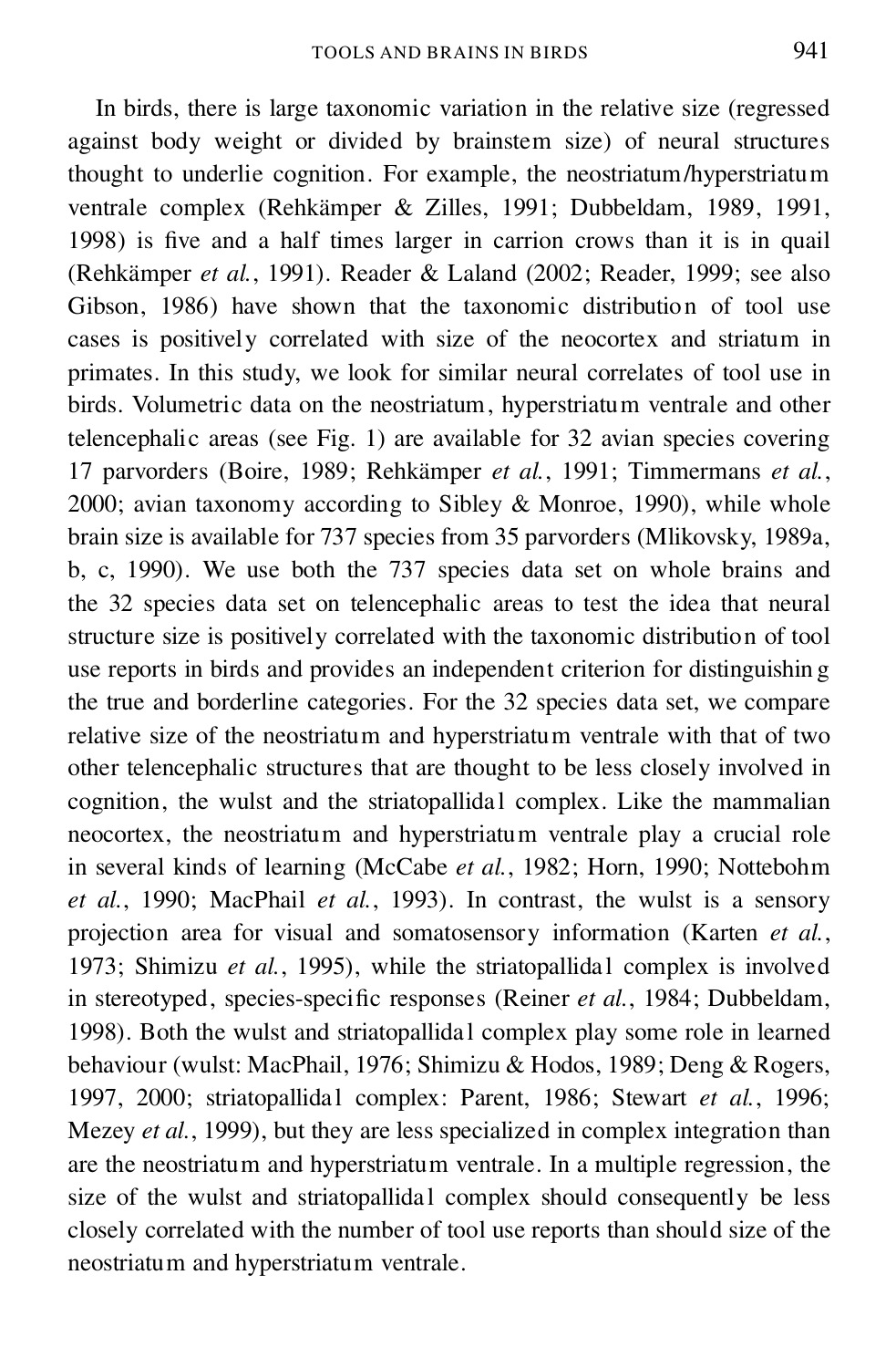

Fig. 1. Coronal sections of the telencephalon of *Alectoris chukar*, illustrating the hyperstriatum ventrale (HV), the neostriatum (Neo), the archistriatum (Archi), the nucleus basalis (n Bas), the wulst (W), and the striatopallidal (Paleo) complex. Top: rostral section; bottom: caudal section. Scale bars in upper left-hand corner represent 1 mm.

We use two data sources for estimating the number of tool use cases. First, we review the specialized literature, starting from Boswall's (1977, 1978, 1983a, b) comprehensive papers and incorporating cases published since then (*e.g*. Andersson, 1989; Marks & Hall, 1992; Hunt, 1996; Caffrey, 2000). Secondly, we use feeding innovation data accumulated for several areas of the world (Lefebvre *et al.*, 1997, 1998, 2001; Nicolakakis & Lefebvre, 2000; Timmermans *et al.*, 2000). At present, this data base includes close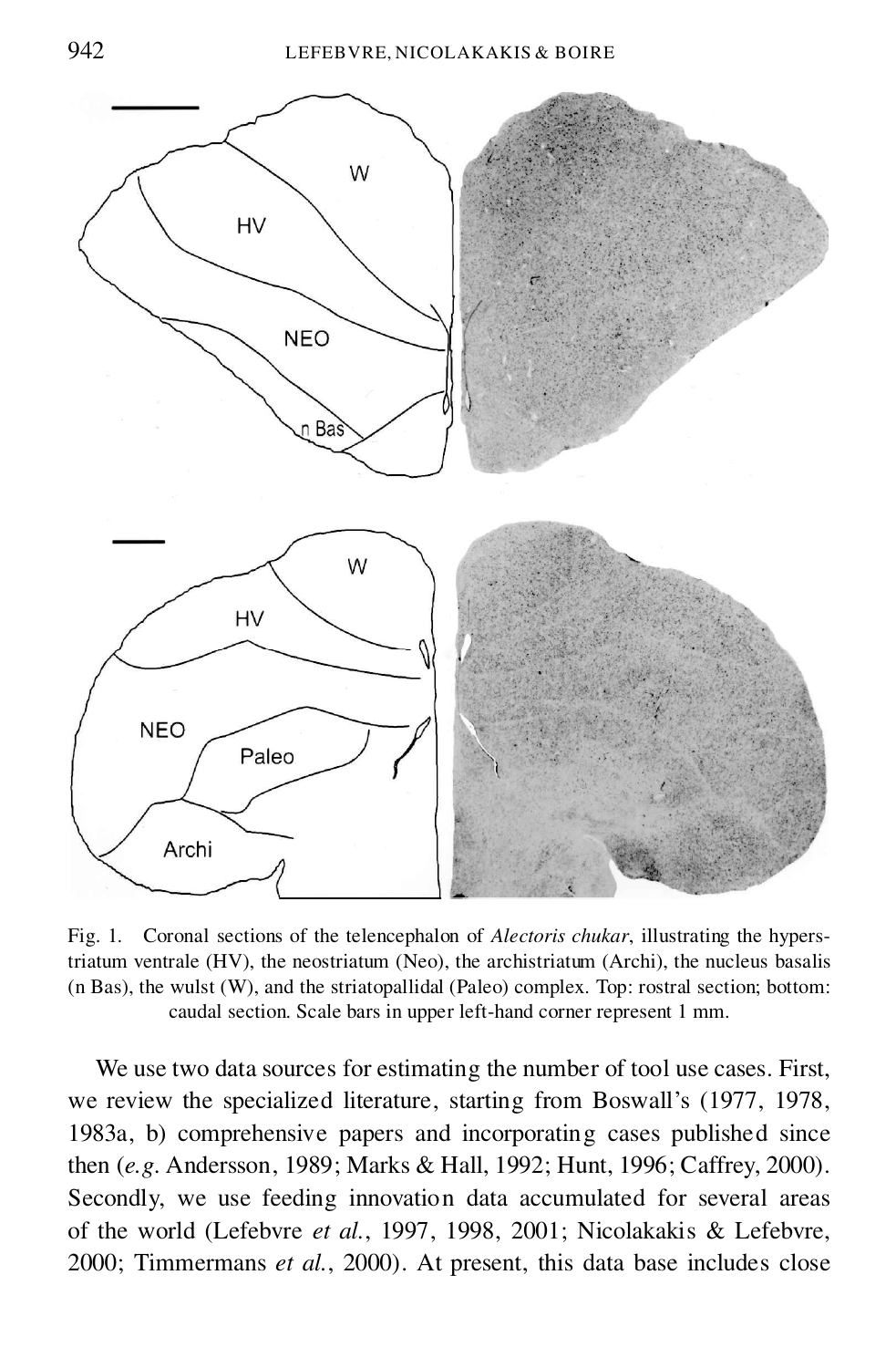to 1800 cases of new, unusual or rare foraging techniques or food types used by birds, found by exhaustively searching the short note section of 67 ornithology journals over an average of 30 years. Reader & Laland (2002; Reader, 1999) have shown that the number of tool use reports is positively correlated with innovation rate in primates. We look for a similar relationship in birds. According to Wyles *et al.* (1983) and Wilson (1985), innovation, social learning, brain size and cognitively-complex behaviours like tool use are all expected to co-vary in opportunistic taxa that exploit a wide array of rapidly-changing environmental conditions.

#### **Methods**

### *Tool use cases*

The specialized literature on tool use was first searched for all true and borderline cases related to feeding and drinking, starting with the classic reviews of van Lawick Goodall (1970), Beck (1980) and Boswall (1977, 1978, 1983a, b). To these were added all cases found in the literature after 1983, the year of Boswall's last exhaustive review. These include Andersson (1989), Hunt (1996) and the review by Switzer & Cristol (1999), as well as papers from the bibliographies of innovation notes (*e.g*. Duyck & Duyck, 1984, found in Clayton and Jollife, 1996) and articles listed under 'tool-using' in *The Zoological Record*. Other tool use functions (*e.g*. grooming: Dubois, 1969; defence: Caffrey, 2001) are sometimes mentioned in the literature, but we focused only on feeding and drinking because these are the only behaviours covered by our other source, innovation reports.

Cases were classified in five categories, true tool use and four sub-categories of borderline tool use (dropping prey on a hard substrate, battering on an anvil, baiting, holding prey with a wedge or skewer). We excluded all cases considered unreliable by Boswall, unless later reports concluded otherwise. For example, egg-breaking with stones in *Hamirostra melanosternon* is listed in Wilson (1975), excluded by Boswall (1983a), but confirmed by Debus (1991) and Pepper-Edwards & Notley (1991). Use of leaves for grasping nuts in *Probisciger aterrimus* is also excluded by Boswall (1983a); this negative judgement is confirmed by Bertagnolio (1994). Save for two exceptions, string-pulling was also excluded because van Lawick Goodall (1970) and Boswall (1977) argue that the visual continuity between the food and the string make the latter no different from a stem or branch. The two exceptions we decided to include are the ice fishing cases described by Holmberg (cited by Scott, 1974 and Boswall, 1977). In these cases, Boswall points out that there is no visual continuity between the line and the fish hidden under the ice. The impact of our decision is evaluated later in the results section by comparing inclusion and exclusion of the two cases. The effects of a second decision, inclusion or exclusion of cases from captivity, is also evaluated in a similar way. A total of 71 cases of true or borderline tool use were found in the specialized literature.

The second set of tool use cases was obtained by searching through the innovation data base collected over the years in our laboratory. This data base currently contains 1796 innovations in 6 areas of the world (North America, western Europe, India, Australia, New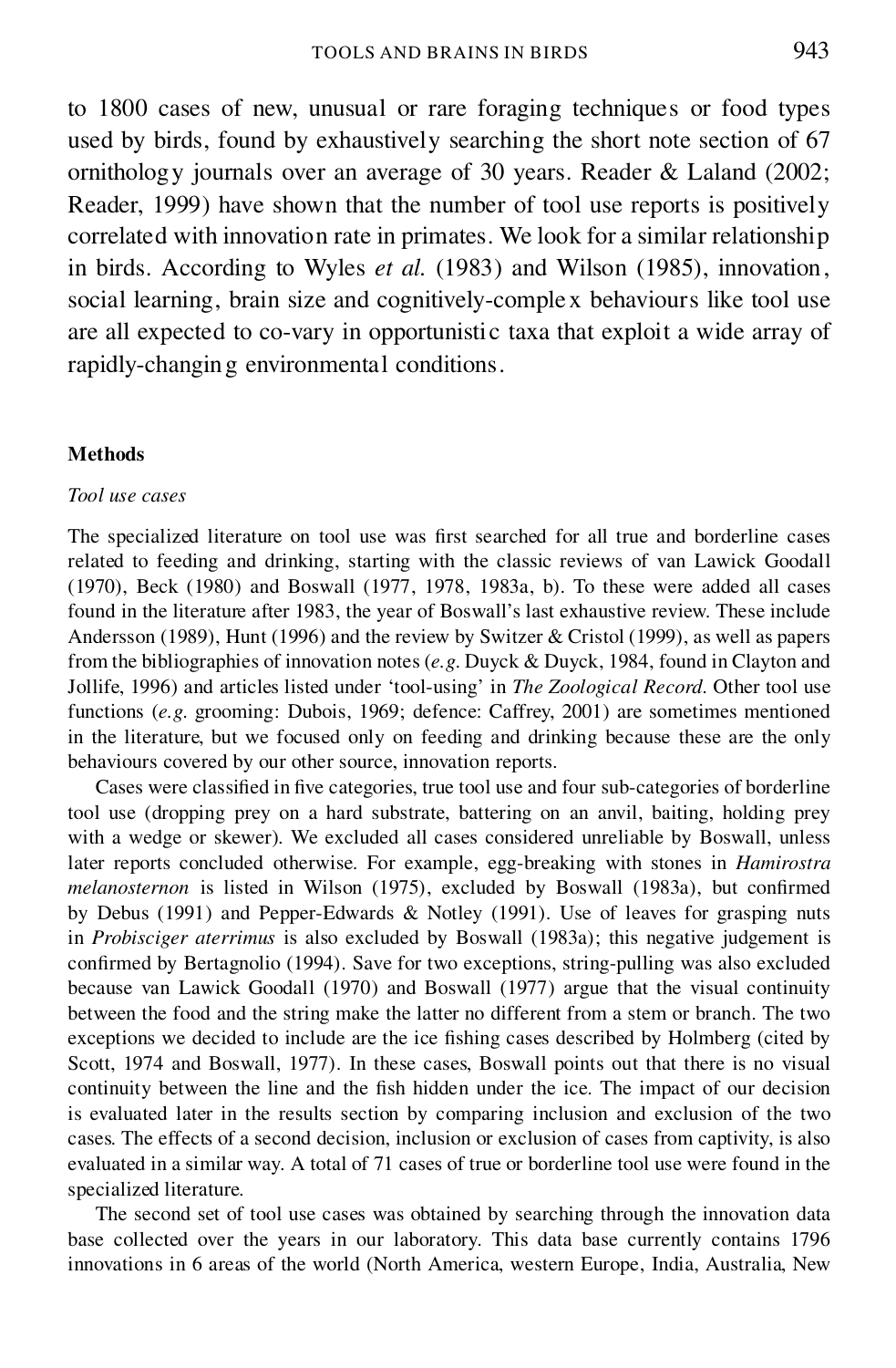Zealand, southern Africa), collected by exhaustively searching the short note sections of 67 ornithology journals over an average of 30 years (see Lefebvre *et al.*, 1997, 1998 and Nicolakakis & Lefebvre, 2000, for examples and details on the collection method). For the purpose of this paper, a 68th journal was also searched, *Noticias de Galapagos*, which covers a geographical zone outside the six included in our normal data base, but where several tool using cases have been reported (*e.g*. Hundley, 1963; Curio & Kramer, 1964; Millikan & Bowman, 1967). Innovations are defined as the ingestion of a new food type or the use of a new foraging technique, based on terms in the short note such as 'first report'. 'unusual', 'unknown', 'rare', 'opportunistic', 'adaptable', 'strange', 'not noted before', 'not recorded', 'not mentioned in the literature'. All measures taken up to now indicate that innovation frequency is a valid and reliable operational estimate of feeding flexibility in birds. Correlations between the taxonomic distribution of innovation rates obtained by different readers (usually blind to the hypothesis) on the same sets of journals vary between 0.827 and 0.910 (p < 0:001; Lefebvre *et al.*, 1998; Nicolakakis & Lefebvre, 2000). Intertaxon differences in innovation rate correlate with problem-solving differences found in the literature (Timmermans *et al.*, 2000) and in experimental tests conducted in the field and in captivity (Webster & Lefebvre, 2001). Nine potential biases have been examined: number of species per taxonomic group, avian population size, research effort per taxon, interest by ornithologists, reporting bias, journal source, editorial style, juvenile development mode, phylogeny. Only the first of these variables, species number, needs to be included in multiple regressions to express innovation rate as an unbiased index (Lefebvre *et al.*, 1998,  $2001$ ; Nicolakakis & Lefebvre, 2000). The five tool use categories taken from the specialized literature were used with the innovation data base. 61 cases of true or bordeline tool use were found in the data base; seven of these also appeared in the specialized literature and were eliminated. Among the dropping cases, we included breaking of booby eggs on rocks by *Geospiza dif cilis* (Köster & Köster, 1983; Grant, 1986). In this case, the eggs are not dropped from the air, but thrown down by pushing, rolling, bracing and levering with the bill and feet; substrate use is thus the same as in other dropping cases, even if the bird is not in flight when it drops the egg.

Once all tool use cases in the innovation data base had been identified, they were removed from the data set in each geographic zone. For each zone, innovation frequency per taxon was then regressed against its most important confound, species number, obtained from standard ornithology texts (India: Ali & Ripley, 1995; New Zealand: Falla *et al.*, 1979; Australia: Simpson & Day, 1996; North America: Scott, 1987; Europe: Hagemeijer & Blair, 1997; southern Africa: Sinclair & Hockey, 1996) and reclassified according to Sibley & Monroe (1990) if initially given in non-molecular taxonomy. Standardized residuals were then determined for each zone where a taxonomic group was present and a weighted average innovation rate calculated by taking into account the number of innovation cases yielded by each zone, similar to the procedure used by Timmermans *et al.* (2000). Sampling error potentially caused by a small regional data set is minimized when each zone is weighted by the number of cases it contributes to the total. A large avifaunal zone with extensive literature coverage (*e.g*. western Europe: 701 innovations in 24 journals) is likely to yield a more reliable measure than is a smaller zone with fewer journals (*e.g*. New Zealand: 57 innovations in only one journal).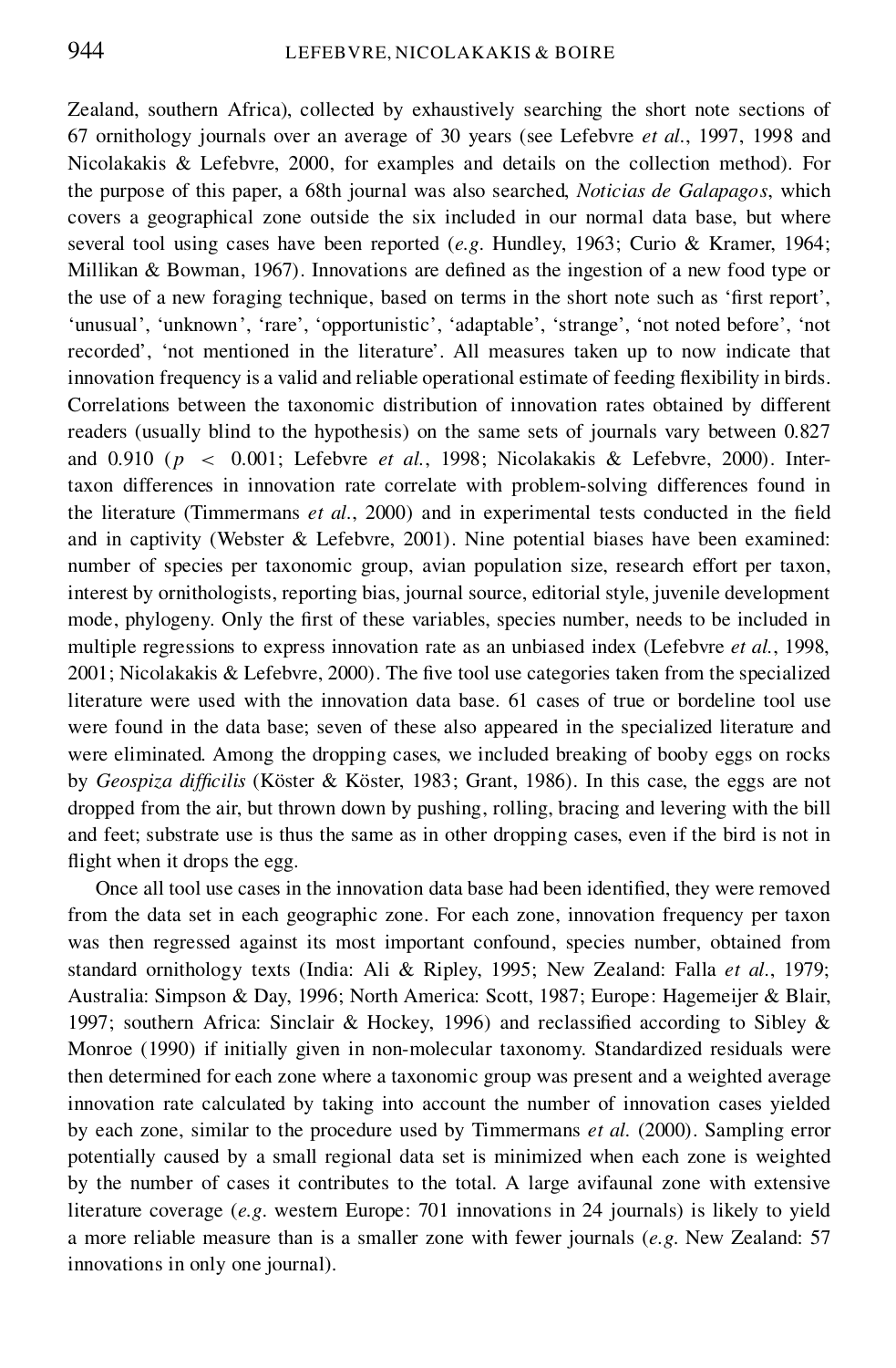#### *Neuroanatomical data*

Data on whole brains were taken from Mlikovsky (1989a, b, c, 1990). These data include cra nial volumes (with appropriate corrections to estimate actual brain mass) measured by the author on museum specimens for 615 species (Mlikovsky, 1989a), as well as fresh-weight data on 151 species taken from previously published sources (*e.g*. Crile & Quiring, 1940; Port mann, 1947; Armstrong & Bergeron, 1985). We first checked all secondary data included in Mlikovsky's tables against the previously published source and averaged sets of species listed as separate by Mlikovsky but now considered monospecific by Sibley & Monroe (1990). We then took standard body weights from the CRC Handbook (Dunning, 1993) and regressed log brain size against log body weight for all species. From the residuals of this regression, we looked for outliers that could potentially indicate an unreliable source; any species whose residual brain size was more than 2 standard deviations away from the mean of its family was eliminated. We reran the regression of log brain size against log body weight for the 737 remaining species and used the residuals of this regression as our final data. Mean residuals were calculated for each parvorder, following the procedure used in previous papers on inno vations and neural structure size (Lefebvre *et al.*, 1997, 1998, 2001; Nikolakakis & Lefebvre, 2000; Timmermans *et al.*, 2000). In the analyses below, the species level residual is used whenever a tool using species is included in Mlikovsky's data base (61 of the 125 cases of tool use). When it is not, the mean residual of the closest available taxonomic level (genus: 21 cases; family: 36 cases; parvorder: 1 case; suborder: 6 cases) is used as an estimate. Mean residual at the parvorder/suborder level predicts 73% of the variance at the species level, while means at the genus and family level respectively predict 91% and 82% of the species level variance. Mlikovsky's data base includes the 32 species featured in Boire (1989) and Rehkäm per *et al.* (1991); the correlation between the brain sizes measured in the two data sources is 0.998 ( $N = 32$ ,  $p < 0.001$ ), indicating that Mlikovsky's measurements are reliable.<br>Volumetric data for the four telencephalic areas (Fig. 1) were taken from Boire (1989;

28 species) and Rehkämper *et al.* (1991; 4 species). Rehkämper *et al.* (1991) cover 6 species, but two of these, *Coturnix coturnix* and *Phasianus colchicus*, are also included in Boire (1989); for these cases, we used the mean of the data reported in the two sources. Of the four telencephalic areas used in the analysis, only the hyperstriatum ventrale is anatomically defined in identical terms in Boire (1989) and Rehkämper *et al.* (1991). For the other three structures, areas are lumped or split in different ways and must be regrouped at a level where they are are identical. The neostriatum of Rehkämper *et al.* (1991) includes the archistriatum, neostriatum and nucleus basalis prosencephali of Boire (1989). The striatopallidal complex comprises the paleostriatum in Rehkämper *et al.* (1991) and the basal telencephalon, paleostriatum augmentatum and paleostriatum primitivum in Boire (1989). The wulst is measured as a single structure in Boire (1989), whereas it corresponds to the sum of the hyperstriatum accessorium (incorporating the hyperstriatum intercalatus superior) and hyperstriatum dorsale in Rehkämper *et al.* (1991). As was done for the whole brain, volume of each of the four structures was regressed (after log transformation) against the body weight of the subjects given in Boire (1989) and Rehkämper *et al.* (1991); average residual deviations were then calculated for each of the 17 parvorders present in the sample.

### *Regressions, phylogeny and independent contrasts*

All regressions were conducted on Systat (Wilkinson, 1995). Depending on the analysis, the dependent variable was the taxonomic distribution of either true or borderline tool use reports.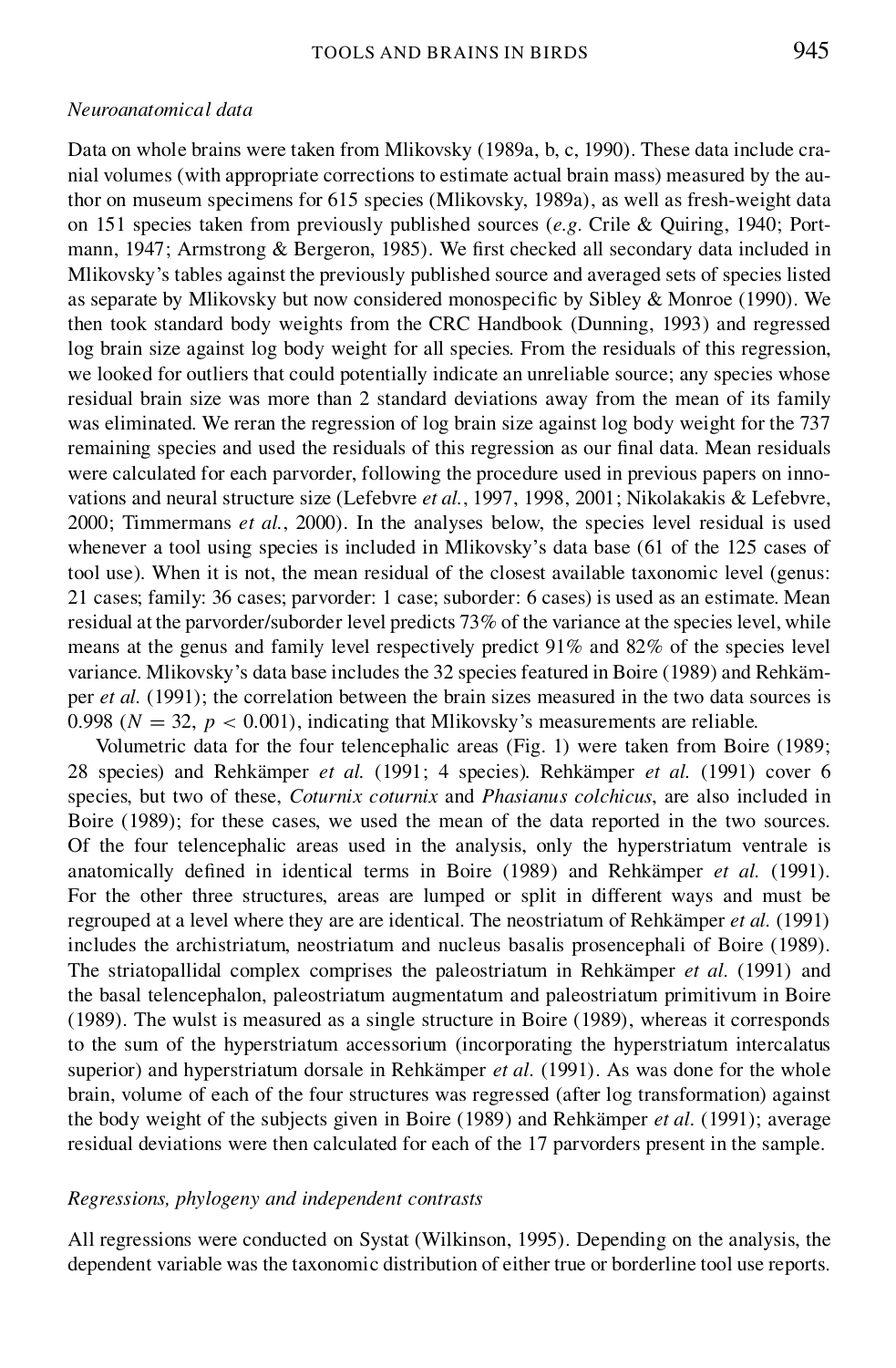The number of reports was log transformed before analysis to normalize its distribution, since the data include very large numbers (true tool use in Corvida represents 40% of the sample) and very small ones (several parvorders with zero cases). Depending on the analysis, the independent variables were (1) mean residual brain size per taxon; (2) mean residual size per taxon of each of the four telencephalic areas; (3) innovation rate (calculated as a weighted average per taxon for the 6 zones of the world, excluding tool use cases); (4) number of species per taxon (log transformed), an obvious confounding variable of the number of tool use reports (a parvorder like Passerida, which has 3556 species according to Sibley & Monroe, 1990, is likely to yield more reports than the parvorder Odontophorida, which has only six species); and (5) juvenile development mode, a known confounding variable of avian brain size (Bennett & Harvey, 1985; nidicolous, altricial birds have larger brains as adults than do nidifugous, precocial ones).

Three estimates of tool use were used in the multiple regressions. The first one used all cases found (39 true tools, 86 borderline), tabulated them at the level of the parvorder and entered them in the regressions as independent cases. The second estimate eliminated potential pseudoreplication and phyletic confounds caused by genera with many tool use reports. Some genera include several species that use one or more techniques. For example, there are 10 cases of borderline tool use in *Larus* (dropping and baiting), five in *Pitta* (all battering) and 11 in *Corvus* (dropping and battering). These multiple entries could bias the results by artificially creating many data points with similar relative brain size values. We eliminated the 48 cases where more than one species and/or more than one technique are reported in a genus and redid the regressions on these genus-level data. The third estimate was based on independent contrasts, not frequencies per taxon. If Passerida and Corvida both have large brains and a high number of tool use reports, the association between these traits could be caused by the relatively recent divergence of the two parvorders; a similar phyletic confound is less likely to be the case for Corvida and Psittaciformes, which are very distantly related (see phyletic trees in Figs. 3 to 6). We used the CAIC computer program written by Purvis & Rambaut (1995), a technique that factors out common ancestry by estimating trait values at ancestral nodes, averaging empirical values for related extant taxa weighted by phyletic distance. The phyletic branch lengths entered in the CAIC regressions are taken from Sibley & Ahlquist (1990) and are based on DNA hybridization distances. Multiple regressions (forced through the origin) are then conducted on the contrasts, not the actual parvorders used in our first two estimates.

## **Results**

## *Tool use distribution*

A total of 125 cases were found in the two data sources, after removal of the 7 overlapping reports. Despite the low degree of overlap, the two data sources provide similar taxonomic distributions of total tool use reports: the correlation between the two sources is 0.806 ( $p \le 0.001$ ,  $N =$ 35 taxonomic groups). The 125 cases are listed in Table 1 by tool use category and taxonomic group. Several trends are immediately obvious in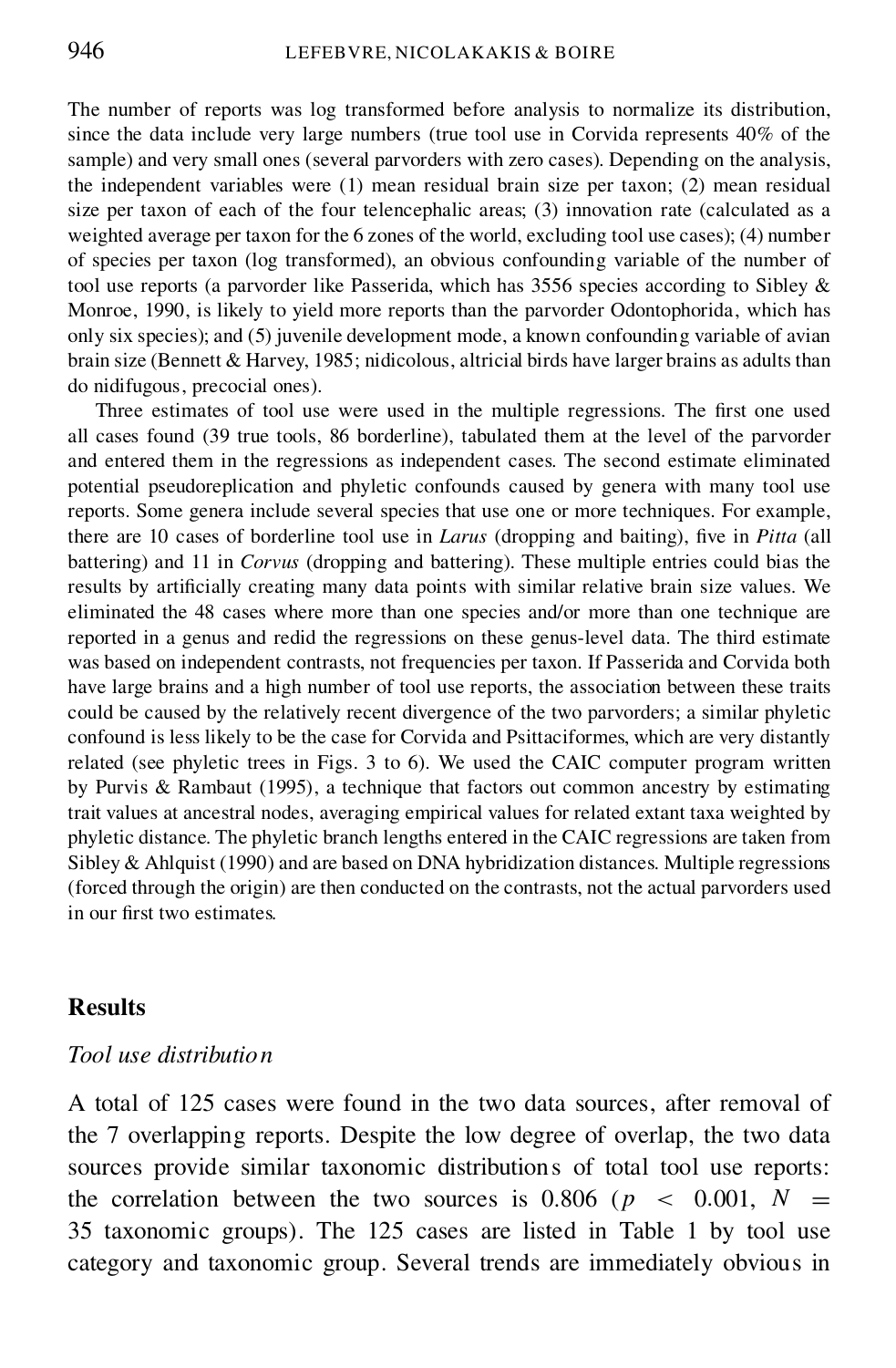this table. The cases are widely distributed amongst 104 species in 15 parvorders. Nineteen species use more than one technique, seven of them in the genus *Corvus*. The common crow *Corvus brachyrhynchos* is the species showing the most techniques; it uses stone hammers to open acorns, sharpens a piece of wood to probe a hole, drops palm fruits and nuts on asphalt roads (but may not systematically use cars to break the food open, Cristol *et al.*, 1997, *contra* Maple, 1974 and Grobecker & Pietsch, 1978; see however Caffrey, 2001), batters fish on hard sand (also scaling it on the sand by scraping), and, in captivity, uses a scoop to carry water to dry food. Several tool use categories are concentrated in particular taxa. Twenty-eight of the 39 cases of true tool use occur in two Passeriforme parvorders, Passerida and Corvida (suborder Passeri). All four cases of tool use in Psittaciformes involve captive birds. Holding food with a wedge or a skewer is reported in Corvida and Piciformes. Dropping food to break it open on a hard surface is equally distributed among three parvorders, Charadriida, Accipitrida and Corvida. There are no tool use reports in large, well-studied taxa like Phasianida, Anseriformes, Columbiformes, Falconida, Apodiformes and Podicipedida, nor in smaller, poorly-studied groups like Coliiformes, Galbuliformes, Trogoniformes, Phaethontida and Pteroclides (see phyletic trees in Figs. 4 and 6).

The relationship between brain size and each of the tool use categories is illustrated in Fig. 2. Brain sizes are directly available for the species involved in 61 cases. In the 64 others, the species are assigned the mean residual brain size of its genus ( $N = 21$ ), family ( $N = 36$ ), parvorder ( $N = 1$ ) or suborder  $(N = 6$ , all Tyranni). As can be seen in Fig. 2, dropping, baiting and battering on an anvil are used by birds with a wide range of brain sizes. Several of these (*e.g*. gulls, herons, anhingas, roadrunners) have negative brain size residuals. In contrast, true tool use is overwhelmingly shown by birds with positive residuals. The two notable outliers are a captive oystercatcher that uses sticks to dislodge invertebrates in a zoo (residual brain size  $-0.598$ ; Olney, in Boswall, 1978) and the bristle-thighed curlew, who throws coral stones at albatross eggs on Pacific islands (Marks  $& Hall$ , 1992). It is noteworthy that this species, *Numenius tahitiensis,* is the one with the largest brain in its parvorder, Scolopacida (residual =  $-0.236$ ; parvorder mean =  $-0.757$ ,  $N = 20$ ).

On average, true tool users have a larger residual brain size than do borderline tool users; the mean for the first category  $(1.060, SEM = 0.130,$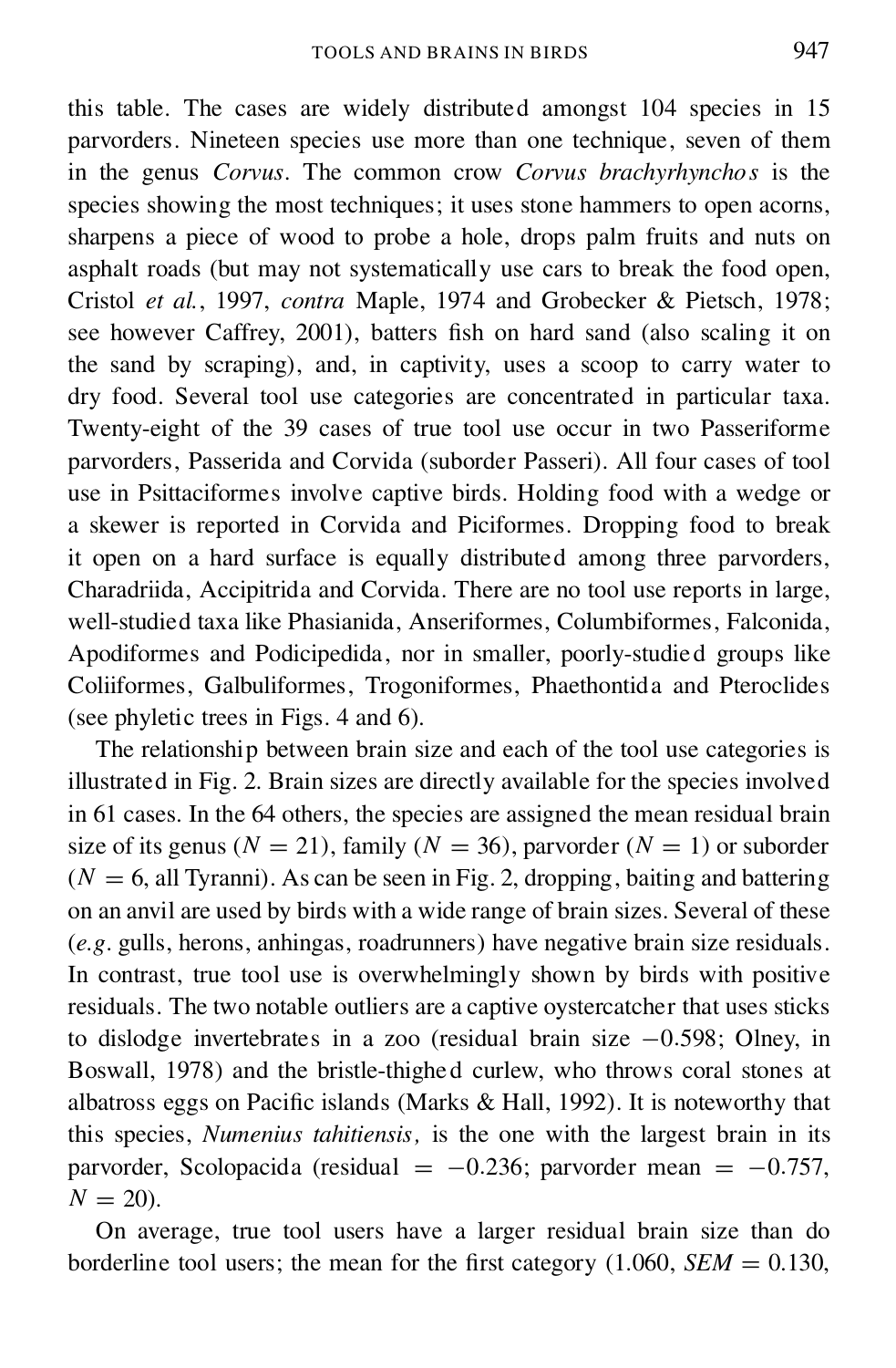|               |                             | residual deviation from log-log regression against body weight | TABLE 1. Borderline and true tool techniques used by different species, classified by taxon. Brain size given as |                       |
|---------------|-----------------------------|----------------------------------------------------------------|------------------------------------------------------------------------------------------------------------------|-----------------------|
| Taxon         | Species                     | Technique                                                      | Reference                                                                                                        | Brain size            |
|               |                             | Bait fish                                                      |                                                                                                                  |                       |
| Coraciiformes | Ceryle rudis                | Bait with bread                                                | Root, in Boswall 1983a                                                                                           | 0.161                 |
| نة<br>Gri     | Eurypya helias              | Bait with maggots                                              | Alders, in Boswall 1977                                                                                          | $-0.066$              |
| Charadriida   | Larus fuscus                | Bait with bread; captive                                       | Sinclair 1984                                                                                                    | 0.155                 |
| Accipitrida   | Milvus migrans              | Bait with bread                                                | Roberts 1982                                                                                                     | 0.325                 |
| Ciconiida     | Ardeola ralloides           | Bait with insects                                              | Crous 1994                                                                                                       | $-0.761$              |
|               | <b>Butorides striatus</b>   | Bait with bread,                                               | Higuchi 1986; Keenan 1981;                                                                                       | $-0.308$              |
|               |                             | insects, twigs, feathers                                       | Foxall & Drury 1987;                                                                                             |                       |
|               |                             |                                                                | Wood 1986; English 1987;                                                                                         |                       |
|               |                             | Batter on anvil                                                |                                                                                                                  |                       |
| Coraciiformes | Ceryle rudis                | Batter crab on rocks                                           | Cooper 1981                                                                                                      | 0.161                 |
|               | Dacelo novaeguineae         | Batter rat and bone                                            | Roberts 1961                                                                                                     | 0.790                 |
|               | Halcyon smymensis           | Batter frog on branch                                          | Tehsin 1989                                                                                                      | 0.193                 |
| Cuculiformes  | Geococcyx californianus     | Batter reptiles on rocks                                       | Meinzer 1993                                                                                                     | $-0.246$              |
| Caprimulgi    | Podargus strigoides         | Batter feathers off                                            | Wheeler 1943                                                                                                     | 0.716                 |
|               |                             | prey against dead bough                                        |                                                                                                                  |                       |
| Ralli         | Eulabeornis castaneoventris | Batter shells on anvils                                        | Woinarski et al. 1998                                                                                            | $-0.577$ <sup>*</sup> |
| Scolopacida   | Numenius tahitiensis        | Batter crabs on rocks                                          | Marks & Hall 1992                                                                                                | 0.236                 |
| Accipitrida   | <b>Buteo</b> jamaicensis    | Slam snake on rock in flight                                   | Ellis & Brunson 1993                                                                                             | 0.843                 |
|               | Gypaetus barbatus           | Batter bones on rocks                                          | Fleming 1955                                                                                                     | 0.860                 |
| Sulida        | Anhinga anhinga             | Batter fish on branch                                          | Wellenstein & Wiegmann 1986                                                                                      | $-1.342$              |
| Ciconiida     | Threskiornis molucca        | Batter mussels on anvils                                       | Vestjens 1973                                                                                                    | $-0.021$              |
| Tyranni       | Xenicus gilviventris        | Batter grasshopper                                             | Sibson 1974                                                                                                      | $0.771^\ast$          |
|               |                             | on corrugated iron                                             |                                                                                                                  |                       |
|               | Pitta erythrogaster         | Batter hard-shelled prey                                       | McDonald 1974                                                                                                    | $0.771$ <sup>*</sup>  |
|               |                             |                                                                |                                                                                                                  |                       |

# 948 LEFEBVRE, NICOLAKAKIS & BOIRE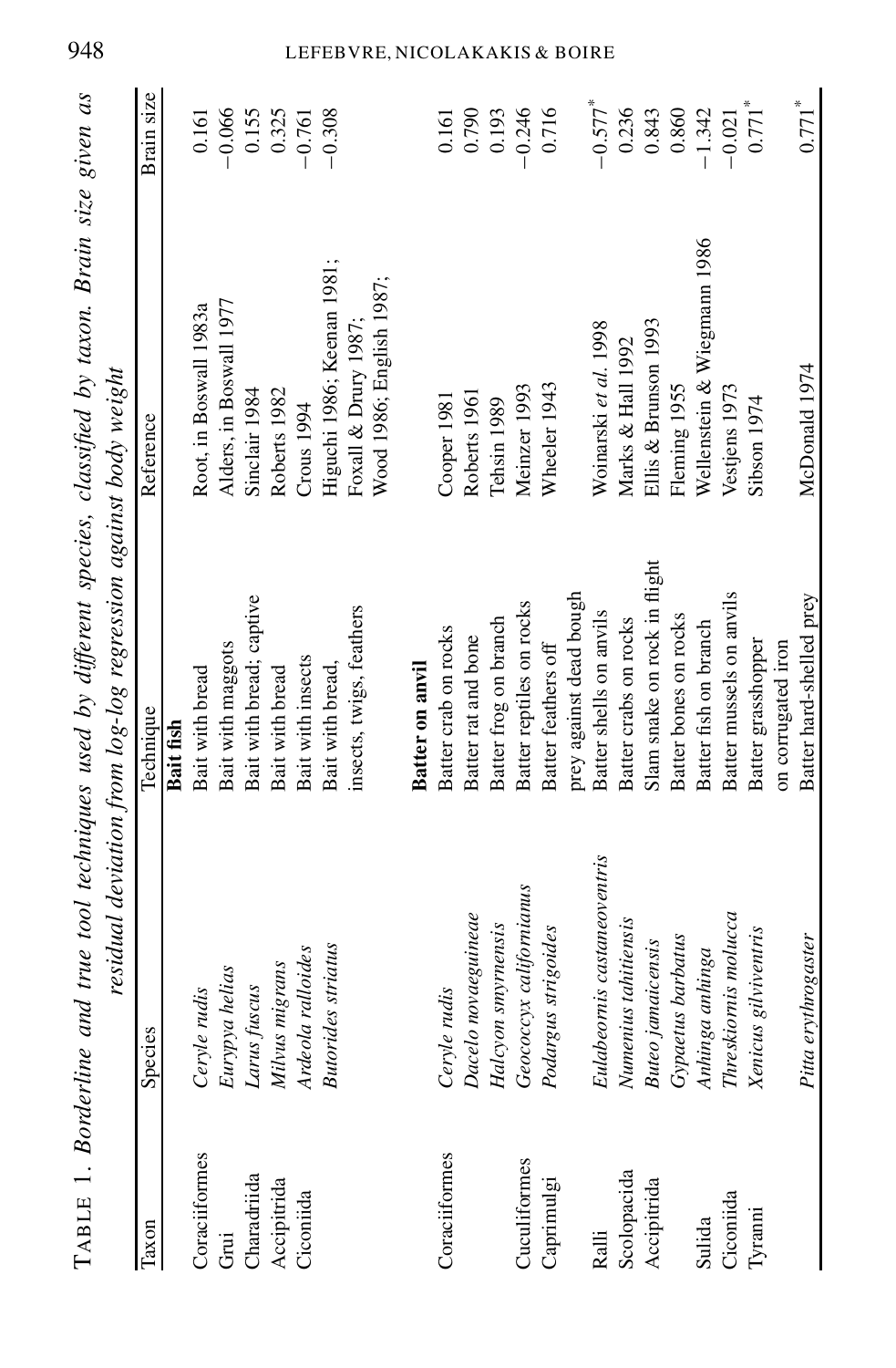|           |                           | TABLE 1. (Continued)            |                                 |                                   |
|-----------|---------------------------|---------------------------------|---------------------------------|-----------------------------------|
| Taxon     | Species                   | Technique                       | Reference                       | Brain size                        |
|           | Pitta guajana             | Batter hard-shelled prey        | Chasen 1939                     | $0.771$ <sup>*</sup>              |
|           | Pitta moluccensis         | Batter hard-shelled prey        | Robinson 1927                   | $0.771$ <sup>*</sup>              |
|           | Pitta sordida             | Batter hard-shelled prey        | Robinson 1927                   |                                   |
|           | Pitta versicolor          | Batter hard-shelled prey        | Hindwood 1966                   | $0.771$ <sup>*</sup>              |
| Corvida   | Lanius collaris           | Batter grasshopper on           | Gore 1981                       | 0.318                             |
|           |                           | post then skewer on thorn       |                                 |                                   |
|           | Corvus brachyrhynchos     | Batter fish on sand,            | Phillips 1978                   | 2.121                             |
|           |                           | wipe on sand (to scale?)        |                                 |                                   |
|           | Colluricincla harmonica   | Batter mouse on stump,          | Tilt 1962; Reilly 1966          | $1.554$ <sup>*</sup>              |
|           |                           | wren and robin on rock          |                                 |                                   |
|           | Corcorax melanorhamphos   | Batter mussels                  | Hobbs 1971                      | $1.554*$                          |
|           | Ailuroedus dentirostris   | Batter snails on stones         | Marshall 1954                   | $1.313*$                          |
|           | Daphoenositta chrysoptera | Bash insects on branch          | Noske 1985                      | $1.554$ <sup>*</sup>              |
|           | Falcunculus frontatus     | Bash insects on branch          | Noske 1985                      | $1.554*$                          |
| Passerida | Ficedula hypoleuca        | Batter snails                   | Page 1978                       | $-0.045$ <sup>*</sup>             |
|           | Myiophonus caeruleus      | Batter shells on rocks          | Smythies, in Boswall 1978       | $-0.045$ <sup>*</sup>             |
|           | Oenanthe leucura          | Batter lizard on stone          | Heselden et al. 1996            | $-0.045$ <sup>*</sup>             |
|           | Oenanthe oenanthe         | Batter caterpillars             | King 1978                       | $-0.045$ <sup>*</sup>             |
|           | Saxicola rubetra          | Batter caterpillars             | King 1978                       |                                   |
|           | Saxicola torquata         | Batter snails                   | Fisher 1979                     | $-0.234$<br>$-0.234$ <sup>*</sup> |
|           | Saxicoloides fulicata     | Batter frog and gecko           | Sivasubramanian 1991            | $-0.045$ <sup>*</sup>             |
|           | Turdus iliacus            | Batter snails                   | Richards 1977                   | 0.364                             |
|           | Turdus pelios             | Batter snails on rocks          | Walsh & Walsh, in Boswall 1983b | 0.379                             |
|           | Turdus philomelos         | Batter snails on rocks          | Boswall 1977                    | 0.088                             |
|           | Anthus petrosus           | Batter snails                   | Tutt 1990                       | $-0.846$ <sup>*</sup>             |
|           | Passer domesticus         | off damselflies<br>Batter wings | Hammond 1997                    | 0.402                             |
|           |                           |                                 |                                 |                                   |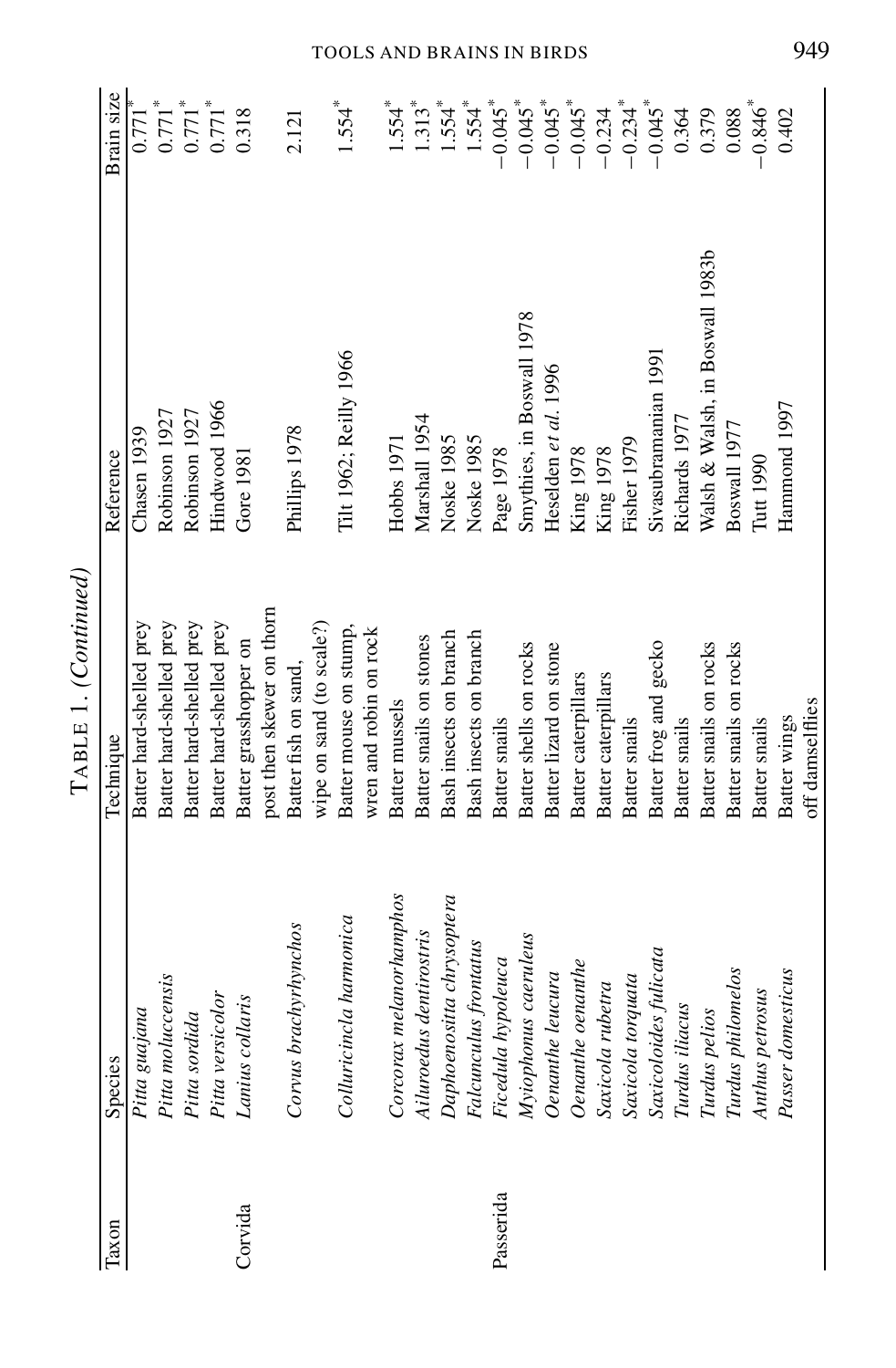| Taxon       | Species                  |                           |                         |                       |
|-------------|--------------------------|---------------------------|-------------------------|-----------------------|
|             |                          | Technique                 | Reference               | Brain size            |
|             | Ploceus philippinus      | Batter frogs              | George 1973             | $-0.347$ <sup>*</sup> |
|             |                          | on electrical wire        |                         |                       |
|             | Pycnonotus cafer         | Batter gecko on wall      | Bharos 1999             | $0.455$ <sup>*</sup>  |
|             | Acridotheres fuscus      | Batter mouse              | Johnsingh 1979          | $0.496^{*}$           |
|             |                          | Drop on substrate         |                         |                       |
| Grui        | Cariama cristata         | Drop eggs on stones       | Kooij & van Zon 1964    | $-0.013$ <sup>*</sup> |
| Scolopacida | Numenius tahitiensis     | Drop eggs                 | Marks & Hall 1992       | 0.236                 |
| Charadrida  | Catharacta skua          | Drop penguin eggs         | Sladen, in Boswall 1977 | $-0.198$ <sup>*</sup> |
|             | Larus argentatus         | Drop rabbits on rocks     | Young 1987              | $-1.179$              |
|             | Larus canus              | Drop molluscs             | Cristol & Switzer 1999  | 0.142                 |
|             | Larus delawarensis       | Drop molluscs             | Cristol & Switzer 1999  | $-0.198$ <sup>*</sup> |
|             | Larus dominicanus        | Drop egg on water         | Moon 1992               | $-0.098$              |
|             | Larus glaucescens        | Drop molluscs             | Cristol & Switzer 1999  | $-0.198$ <sup>*</sup> |
|             | Larus marinus            | Drop crabs on hard sand;  | Cramp & Simmons 1983    | $-0.287$              |
|             |                          | drop rat                  | Harber & Johns 1947     |                       |
|             | Larus melanocephalus     | Drop molluscs             | Cristol & Switzer 1999  | $-0.198$ <sup>*</sup> |
|             | Larus occidentalis       | Drop molluscs             | Cristol & Switzer 1999  | $-0.198$ <sup>*</sup> |
|             | Larus pacificus          | Drop mussels on road      | Wheeler 1946            | $-0.198$ <sup>*</sup> |
| Accipitrida | Aquila chrysaetos        | Drop tortoises            | Leshem 1985             | 0.164                 |
|             | Gypaetus barbatus        | Drop bones and tortoise   | Boswall 1977            | 0.860                 |
|             | Haliaeetus leucocephalus | Drop tortoises            | Bindner 1968            | 0.403                 |
|             | Neophron percnopterus    | Drop tortoise and lizards | Leshem 1985             | 0.264                 |
|             | Pandion haliaetus        | Drop conches on           | Leshem 1985             | 0.810                 |
|             |                          | concrete-filled drums     |                         |                       |
| Corvida     | Corvus albicollis        | Drop tortoises            | Uys 1966                | 1.780                 |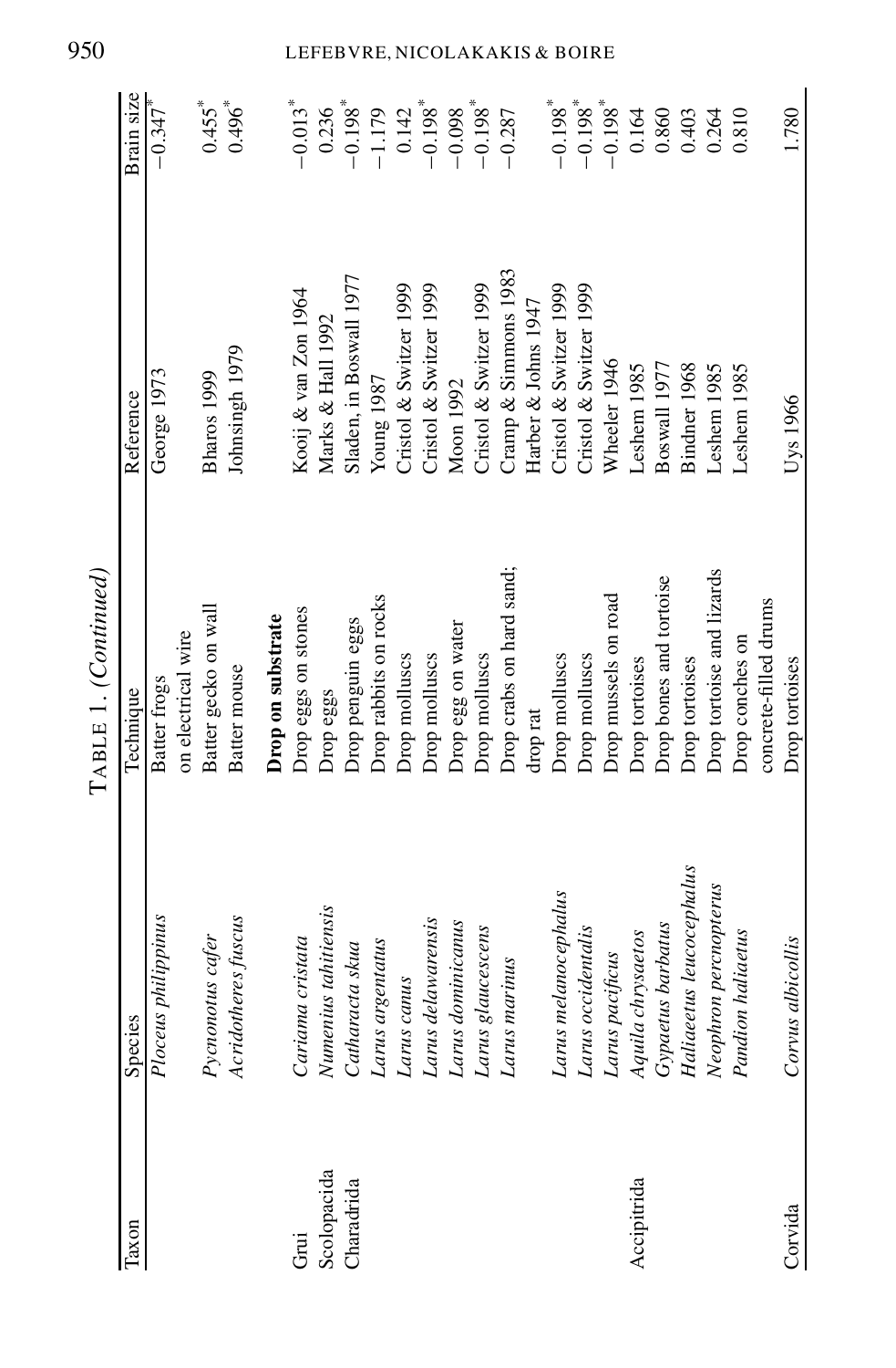|            |                         | TABLE 1. (Continued)         |                                 |                      |
|------------|-------------------------|------------------------------|---------------------------------|----------------------|
| Taxon      | Species                 | Technique                    | Reference                       | Brain size           |
|            | Corvus brachyrhynchos   | Drop nuts on freeway         | Grobecker & Pietsch 1978;       | 2.121                |
|            |                         |                              | Maple 1974; Cristol et al. 1997 |                      |
|            | Corvus caurinus         | Drop shells                  | Zach 1978, 1979                 | $1.694$ <sup>*</sup> |
|            | Corvus corax            | Drop bones                   | Lorenz, in van Lawick           | 1.973                |
|            |                         |                              | Goodall 1970                    |                      |
|            | Corvus corone           | Drop shells on roads,        | Conder & Everett 1979           | 1.530                |
|            |                         | place nuts at traffic lights | Nihei 1995                      |                      |
|            | Corvus frugilegus       | Drop mussels                 | Priestley 1947                  | .554                 |
|            | Corvus monedula         | Drop horse chestnuts         | Gibson 1992                     | 1.278                |
|            | Corvus moneduloides     | Drop nuts                    | Hunt 1996                       | $1.694$ <sup>*</sup> |
|            | Corvus rhipidurus       | Drop 'egg' on soil           | Andersson 1989                  | $1.694$ <sup>*</sup> |
|            | Corvus splendens        | Drop gerbil                  | Fitzwater 1967                  | $1.694$ <sup>*</sup> |
| Passerida  | Geospiza difficilis     | Push, lever, bill brace      | Köster & Köster 1983;           | $0.230*$             |
|            |                         | eggs down on rocks           | <b>Grant 1986</b>               |                      |
|            |                         | Hold with wedge or skewer    |                                 |                      |
| Piciformes | Dendrocopos major       | Wedge in enlarged hole       | Sielmann, in Boswall 1977       | 1.435                |
|            | Dendrocopos syriacus    | Crack in wall as             | Gorman 1998                     | $1.352$ <sup>*</sup> |
|            |                         | wedge and anvil              |                                 |                      |
|            | Melanerpes lewis        | Wedge in enlarged hole       | Law 1929                        | $1.189*$             |
|            | Melanerpes carolinensis | Wedge seed in crevice        | Erlwein 1996                    | $1.189$ <sup>*</sup> |
|            | Picoides villosus       | Wedge seed in crevice        | Erlwein 1996                    | $2.215$ <sup>*</sup> |
|            | Picoides pubescens      | Knothole as vice             | Davis 1995                      | $2.215*$             |
|            | Sphyrapicus varius      | Wedge seeds in bark          | Labedz 1980                     | $1.427$ <sup>*</sup> |
| Corvida    | Cracticus spp           | Thoms to impale prey         | Boswall 1977                    | $.554*$              |
|            | Cracticus torquatus     | Wedge in forks and           | Sedgwick 1947                   | $.554$ <sup>*</sup>  |
|            |                         | crevices; skewer on branch   |                                 |                      |
|            |                         |                              |                                 |                      |

TOOLS AND BRAINS IN BIRDS 951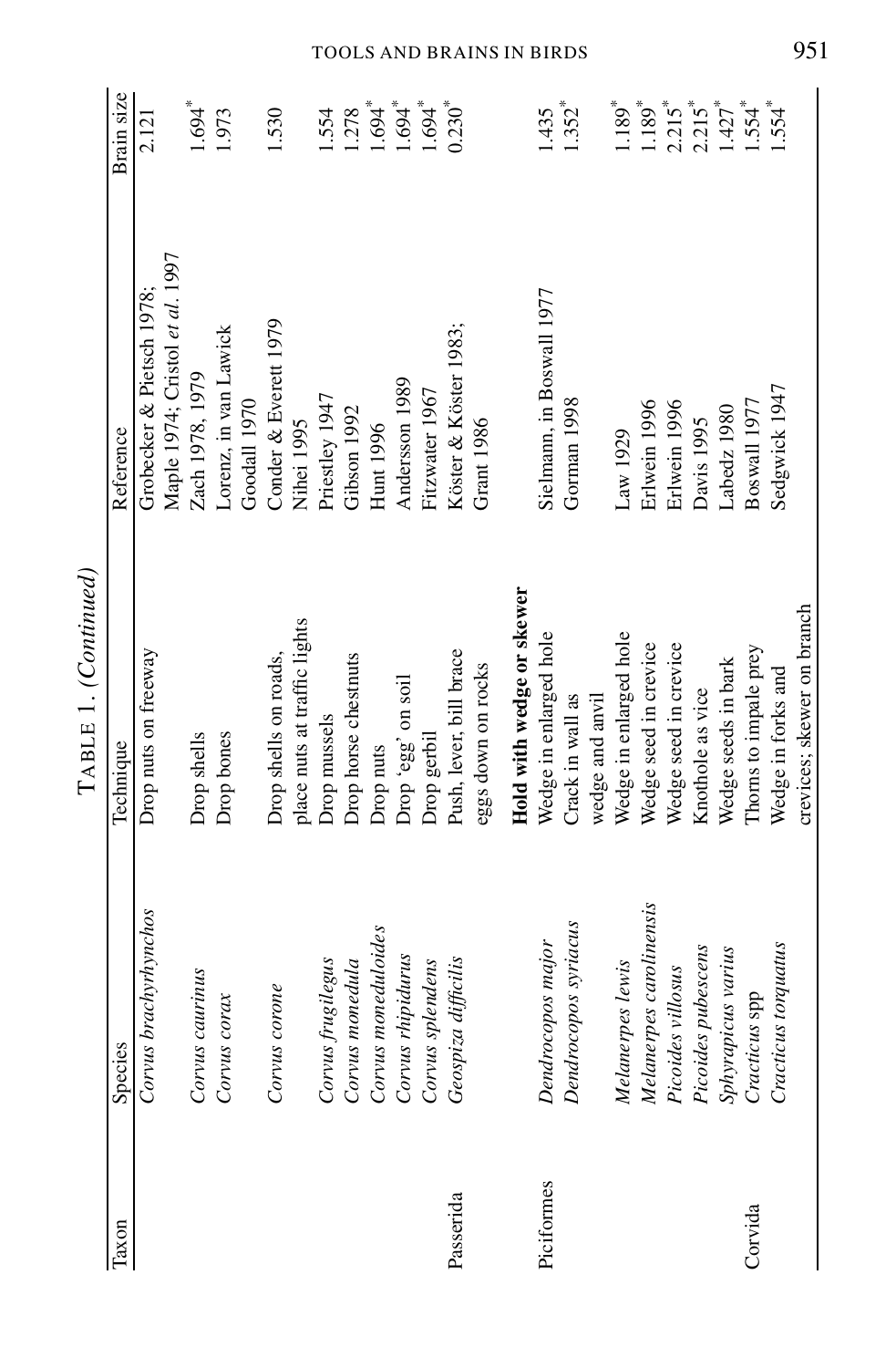| Taxon          | Species                    | Technique                               | Reference                   | Brain size           |
|----------------|----------------------------|-----------------------------------------|-----------------------------|----------------------|
|                | Pica pica                  | Wedge nuts in crevice                   | Rolando & Zunino 1992       | 1.916                |
|                | Lanius spp                 | Thorns to impale prey                   | Boswall 1977                | 0.381                |
| Passerida      | Thryothorus ludovicianus   | Wedge sunflower seeds<br>between bricks | Haney 1982                  | $0.187*$             |
|                | Sitta carolinensis         | Knotholes as vice                       | Davis 1995                  | $0.929$ <sup>*</sup> |
|                |                            | True tools                              |                             |                      |
| Piciformes     | Melanerpes uropygialis     | Gouges bark chips to                    | Antevs 1948                 | $1.189$ <sup>*</sup> |
|                |                            | bring honey to young                    |                             |                      |
| Psittaciformes | Amazona ochrocephala       | Bell to scoop seed, captive             | Murphy, in Boswall 1983a    | 1.900                |
|                | Cacatua galerita           | Bottle top to scoop                     | Longthorp, in Boswall 1983a | 1.310                |
|                |                            | water, captive                          |                             |                      |
|                | Psittacus erithacus        | Pipe to bail water, captive             | Smith 1971                  | $1.606^{*}$          |
|                | Anodorhynchus hyacinthinus | Leaf to steady nutcracking;             | Bertagnolio 1994            | 2.913                |
|                |                            | captive                                 |                             |                      |
| Scolopacida    | Numenius tahitiensis       | Throw stones at eggs                    | Marks & Hall 1992           | 0.236                |
| Charadriida    | Haematopus ostralegus      | Stick to dislodge                       | Olney, in Boswall 1978      | $-0.598$             |
|                |                            | invertebrates; captive                  |                             |                      |
| Accipitrida    | Neophron percnopterus      | Stones to hammer                        | van Lawick Goodall 1970     | 0.264                |
|                |                            | ostrich eggs, smash lizard              | Iankov 1983                 |                      |
|                | Hamirostra melanosternon   | Throw stones at eggs;                   | Debus 1991; Pepper-         | $0.543$ <sup>*</sup> |
|                |                            | captive                                 | Edwards & Nottley 1991      |                      |
| Ciconiida      | Ciconia ciconia            | Wring moss in beak to                   | Rekasi 1980                 | 0.287                |
|                |                            | give chicks water                       |                             |                      |
|                | Leptoptilos crumeniferus   | Stick to get prey in hole               | Marshall 1982               | 1.393                |
| Corvida        | Colluricincla harmonica    | Twigs for probing                       | Mitchell, in Boswall 1977   | $1.554$ <sup>*</sup> |

# 952 LEFEBVRE, NICOLAKAKIS & BOIRE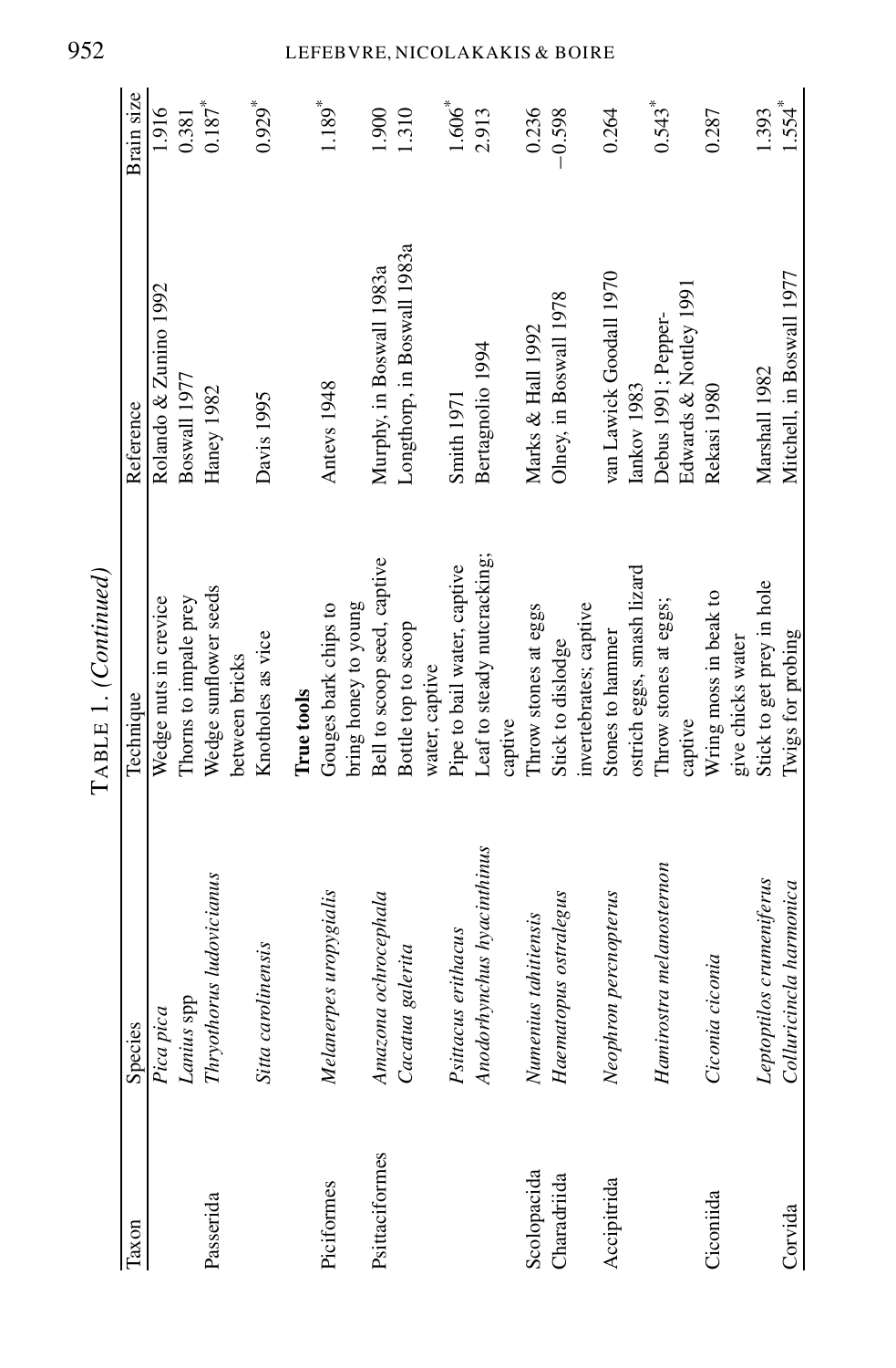| l'axon    | Species                   | Technique                  | Reference                    | Brain size           |
|-----------|---------------------------|----------------------------|------------------------------|----------------------|
|           | Corcorax melanorhamphos   | Empty shells to hammer     | Hobbs 197                    | $1.554$ <sup>*</sup> |
|           |                           | open closed mussels        |                              |                      |
|           | Corvus brachyrhynchos     | Stone to smash acorn       | Duvall, in Boswall 1978      | 2.121                |
|           | Corvus brachyrhynchos     | Cup to carry water to      | <b>Beck 1980</b>             | 2.121                |
|           |                           | dry mash, captive          |                              |                      |
|           | Corvus brachyrhynchos     | Sharpen wood to probe      | Caffrey 2000                 | 2.121                |
|           | Corvus caurinus           | Stick to pry peanut        | Jewett, in Boswall 1983a     | $1.694$ <sup>*</sup> |
|           |                           | from bamboo, captive       |                              |                      |
|           | Corvus corax              | Pull fishing lines to      | Holmberg, in Boswall 1977;   | 1.973                |
|           |                           | get fish under ice         | Scott 1974                   |                      |
|           | Corvus corone             | Pull fishing lines to      | Holmberg, in Boswall 1977;   | 1.530                |
|           |                           | get fish under ice         | Scott 1974                   |                      |
|           | Corvus moneduloides       | Twigs, leaves as           | Orenstein 1972; Hunt 1996    | $1.694$ <sup>*</sup> |
|           |                           | probes, hooks              |                              |                      |
|           | Corvus rhipidurus         | Hammer 'egg' with rock     | Andersson 1989               | $1.694$ <sup>*</sup> |
|           | Corvus splendens          | Leaf to get ants from hole | Rajan & Balasubramanian 1989 | $1.694$ <sup>*</sup> |
|           | Cyanocitta cristata       | Tear paper, use as         | Jones & Kamil 1973           | 1.621                |
|           |                           | rake and sponge, captive   |                              |                      |
|           | Cyanocorax yncas          | Twig under bark            | Gayou 1982                   | 1.181                |
|           | Daphoenositta chrysoptera | Use and carry twigs to     | Green 1972                   | $1.554$ <sup>*</sup> |
|           |                           | open wood-borer grub       |                              |                      |
|           | Falcunculus frontatus     | Twigs for probing          | Richards, in Boswall 1977    | $1.554$ <sup>*</sup> |
| Passerida | Camarhynchus heliobates   | Twigs for probing          | Curio & Kramer 1964          | $0.230^{*}$          |
|           | Canarhynchus pallidus     | Wood chips scrapers        | Greenhood & Norton 1999      | $0.230*$             |
|           | Canarhynchus pallidus     | Twig probes and levers     | Millikan & Bowman 1967       | $0.230^{*}$          |
|           | Certhidea olivacea        | Twig probes                | Hundley 1963                 | $0.230*$             |

TOOLS AND BRAINS IN BIRDS 953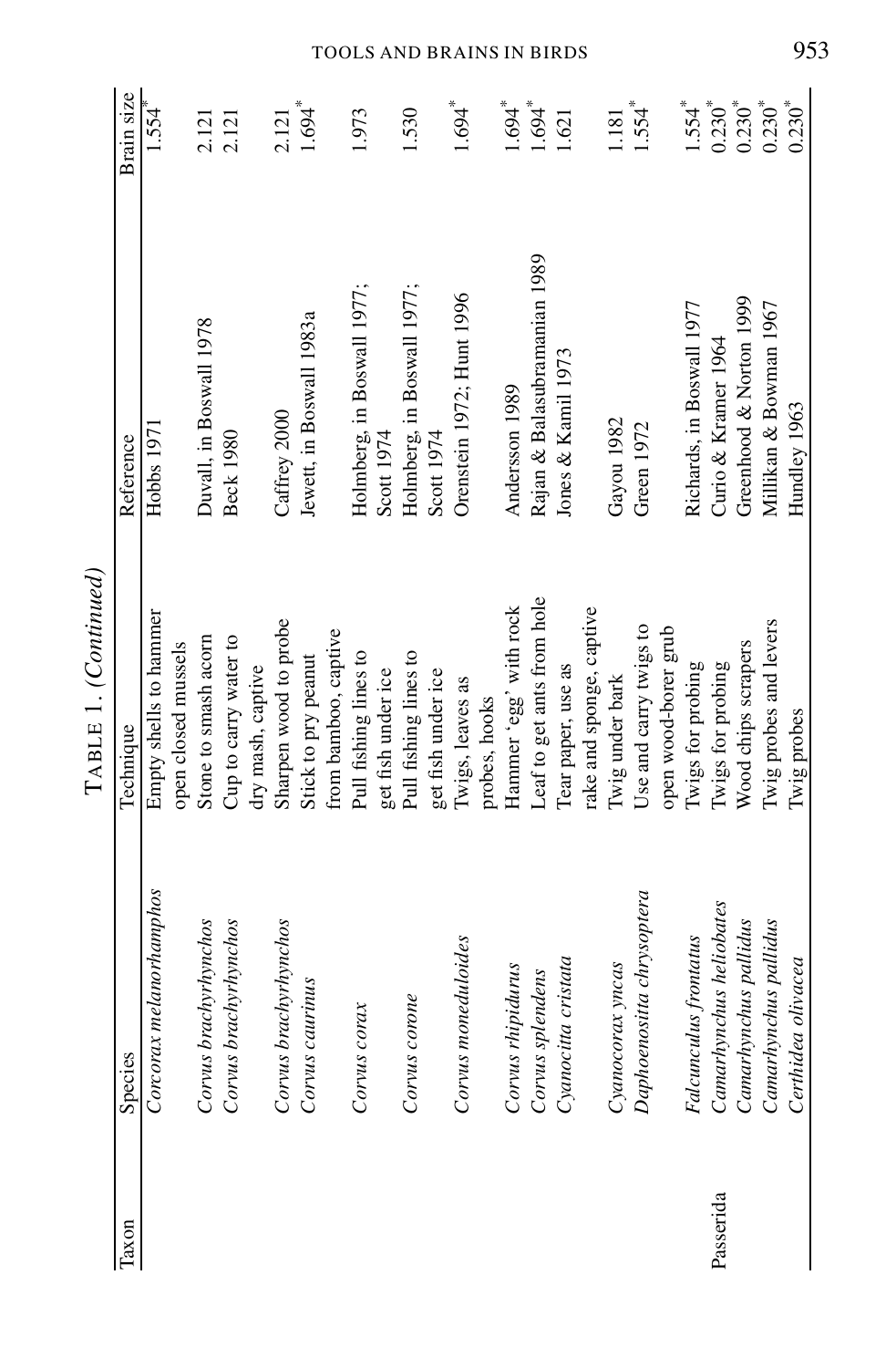| laxon | Species                       | Technique                                                                                      | Reference                    | Brain size           |
|-------|-------------------------------|------------------------------------------------------------------------------------------------|------------------------------|----------------------|
|       | Euphagus cyanocephalus        | Dunked prey as sponge                                                                          | Koenig 1985                  | $0.230^{*}$          |
|       |                               | to bring nestlings water                                                                       |                              |                      |
|       | <b>Bradomis</b> microrhynchus | Grass stem in hole                                                                             | McNaughton, in Boswall 1983b | $-0.045$             |
|       |                               | to fish for termites                                                                           |                              |                      |
|       | Turdus merula                 | Twig broom to search                                                                           | Priddey 1977                 | $-0.110$             |
|       |                               | for food in snow                                                                               |                              |                      |
|       | Parus caeruleus               | Twig to push nuts                                                                              | Coombes, in Boswall 1977     | 0.510                |
|       | Parus gambeli                 | Splinter in crack                                                                              | Gaddis, in Boswall 1983b     | $0.680^{*}$          |
|       | Parus major                   | Pine needles in crevices                                                                       | Duyck & Duyck 1984           | 0.626                |
|       | Parus palustris               | Sponge up food powder,                                                                         | Clayton & Jollife 1996       | 0.430                |
|       |                               | wrap to store; captive                                                                         |                              |                      |
|       | Sitta pusilla                 | Bark scale levers                                                                              | Morse 1968; Pranty 1995      | $0.929$ <sup>*</sup> |
|       | Sitta carolinensis            | Bark lever                                                                                     | Mitchell 1993                | $0.929$ <sup>*</sup> |
|       |                               | * Data unavailable for this species; value is mean residual for the genus, family or suborder. |                              |                      |

TABLE 1. *(Continued)*

Data unavailable for this species; value is mean residual for the genus, family or suborder.

### LEFEBVRE, NICO LAKAKI S & BOIRE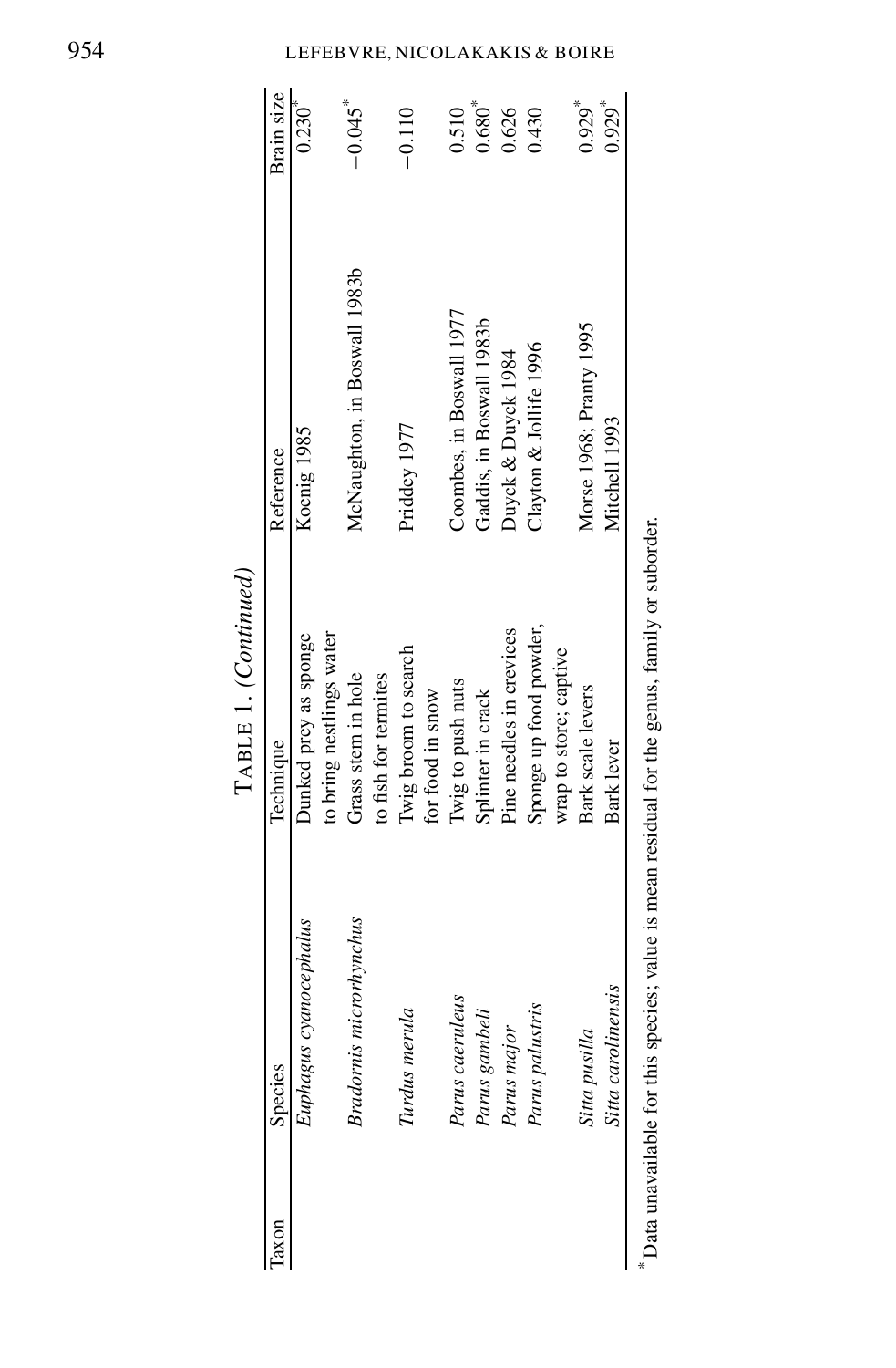

Fig. 2. Residual brain size for the species using true tools and the four sub-categories of borderline tools. The dotted line represents the mean residual for all birds.

 $N = 39$ ) is significantly different from the mean for the second category  $(0.581, SEM = 0.090, N = 86; F<sub>1,123</sub> = 8.99, p = 0.003)$ . The difference in residual brain size between true and borderline tool users is robust; it remains significant when we restrict the analysis to one case per genus, eliminating 49 reports ( $p = 0.017$ ), and when we exclude the 11 cases from captivity  $(p = 0.035)$ , the two line pulling reports  $(p = 0.005)$ , or the 64 cases where a species' brain size was estimated from the mean of its genus, family, parvorder or suborder ( $p = 0.009$ ).

## *True tools and telencephalic areas*

The difference between true and borderline tool use is also evident in the taxonomic distribution of reports. Overall, the distribution of borderline tool reports is most consistently correlated with innovation rate, while neural structure size is the best correlate of true tool use reports (Tables 2 and 3). Species number per taxon (an obvious confounding variable of the number of tool use reports) also remains in most of the final multiple regression models. Tables 2 and 3 first present the individual correlation  $(r, \text{ then } p)$  of each independant variable with true or borderline tool use, then the  $p$  value for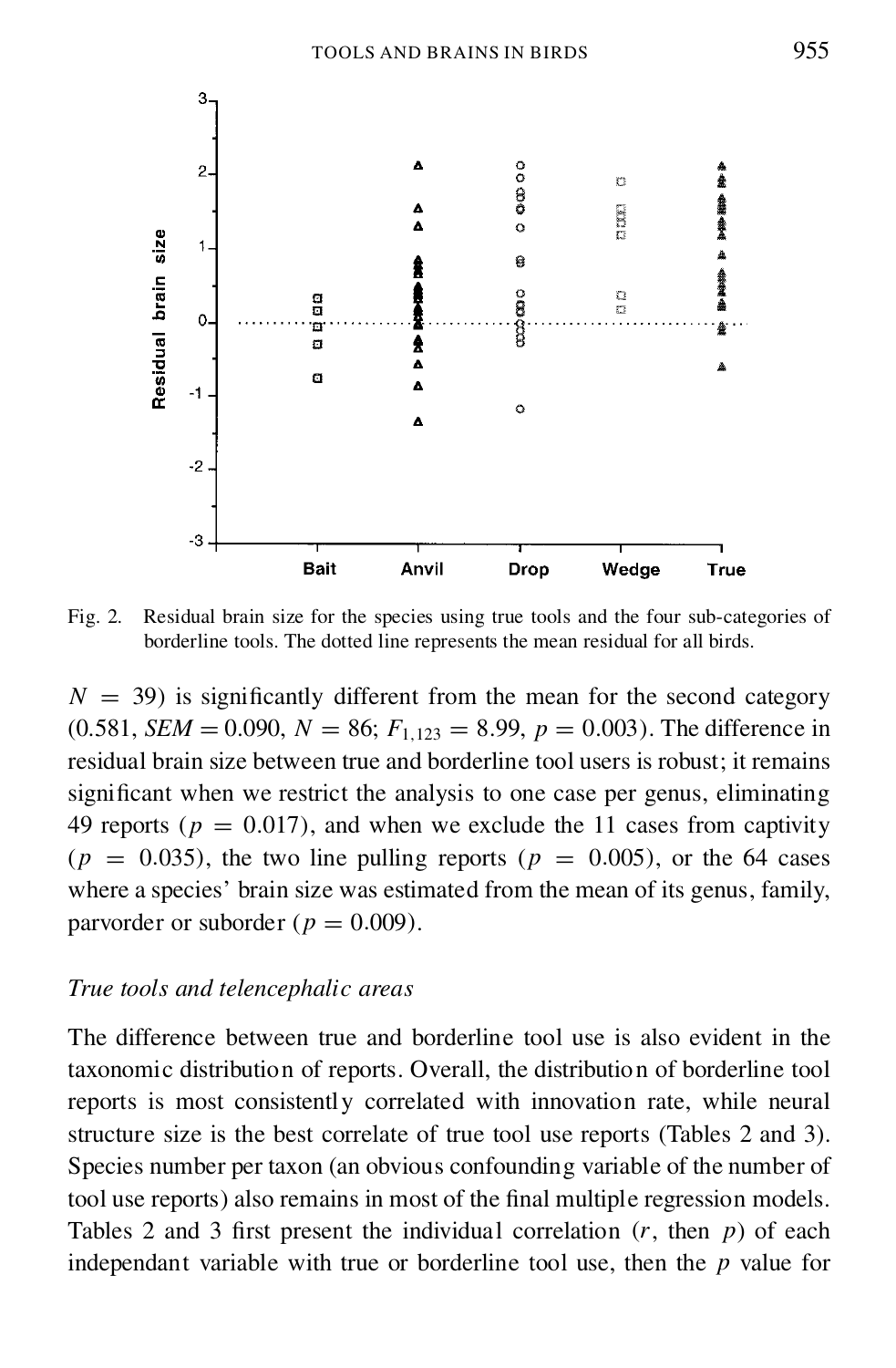that variable at the end of the multiple regressions. As predicted, size of the neostriatum and hyperstriatum ventrale is more strongly correlated with true tool use than is size of the striatopallidal complex and wulst (Table 2). In the multiple regressions, the neostriatum is the only structure that remains along with species number. The four telencephalic areas are highly correlated with each other  $(r$  of residual neostriatum size with that of hyperstriatum ventrale: 0.989; with wulst: 0.798; with striatopallidal complex: 0.962; all  $p < 0.001$ ,  $N = 17$ ). The one with the highest correlation with true tool use, the neostriatum, thus accounts for the common variance of the four areas in the multiple regression, causing all others to drop out. Innovation rate also drops out of the final model despite a strong individual correlation with true tool use before the multiple regression. This is because innovation rate is correlated with size of the telencephalic areas; its share of the variance in true tool use reports is accounted for by the stronger effect of neostriatum size. Note that innovation rate is even more highly correlated with size of the hyperstriatum ventrale (individual correlation  $= 0.653$ ; p after multiple regression  $= 0.006$ ) than it is with size of the neostriatum (individual correlation  $= 0.611$ ; p after multiple regression  $=$  ns); if we omit tool use from the multiple regression and put innovation rate as the dependent variable, then the hyperstriatum ventrale is the only structure that remains in the final model ( $r^2 = 0.385$ ,  $F_{1,14} = 10.39$ ,  $p = 0.006$ ).

Identical conclusions apply whether we include all reports or keep only one per genus (Table 2). Independent contrasts also yield similar results to regressions on phyletically-uncorrecte d taxa (Table 2), despite an obvious concentration of cases in Corvida and Passerida (Fig. 3). Juvenile develop ment mode is non-significant in all analyses here and below, both in the individual correlations and multiple regression models. Figure 3 illustrates the taxonomic distribution of true tool use residuals (regressed against species number), as well as residual size of the neostriatum (regressed against body weight) for the 17 parvorders (phyletic tree proportional to DNA hybridizations distances in Sibley & Ahlquist, 1990).

## *True tools and whole brains*

The results on telencephalic areas are confirmed at the level of the whole brain for three of the four estimates of true tool use distribution. Relative brain size is (with species number) the only variable that remains in the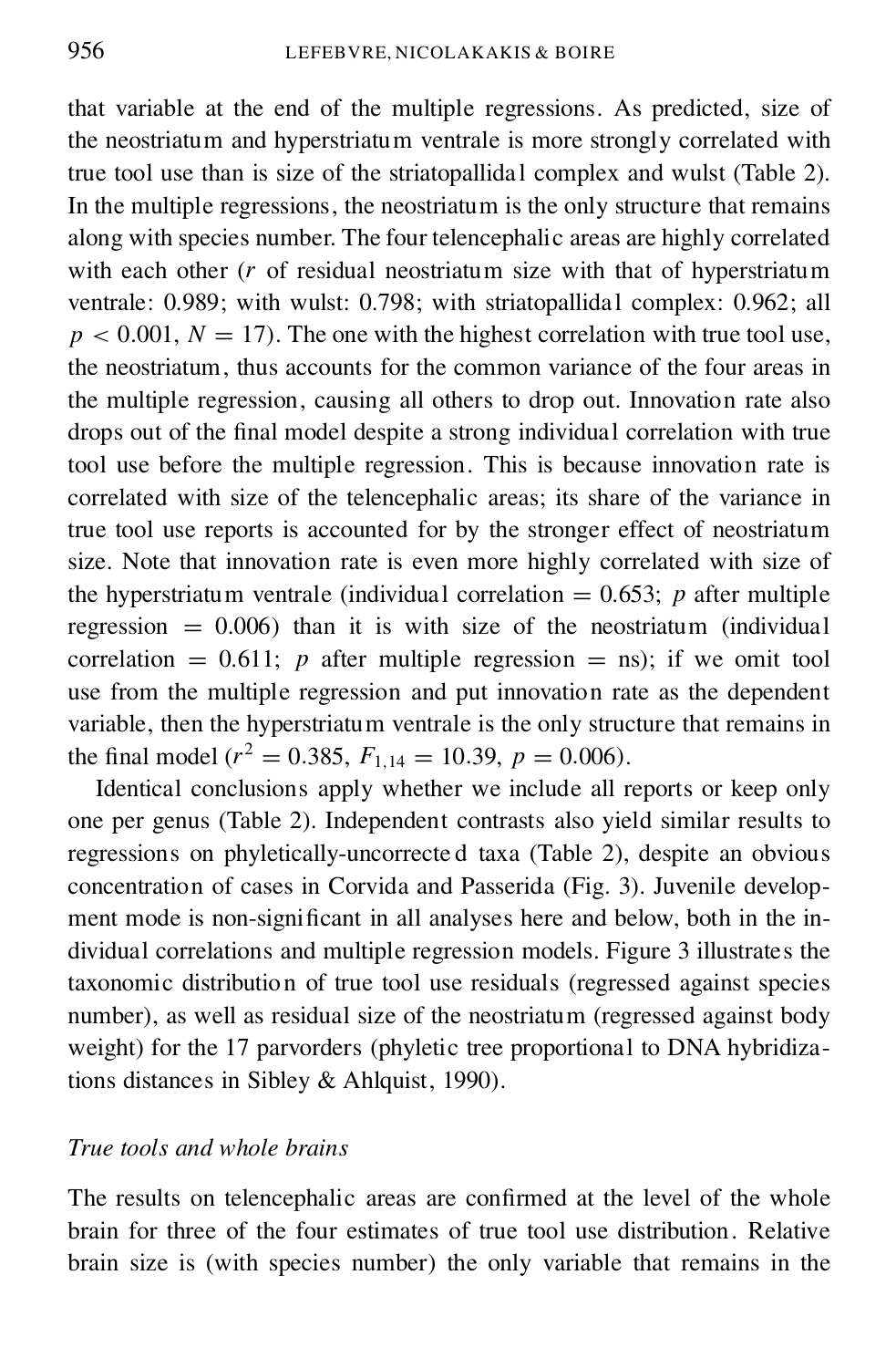|                       |                                | True tools       |                               |                            |                | Borderline tools                                                                                  |
|-----------------------|--------------------------------|------------------|-------------------------------|----------------------------|----------------|---------------------------------------------------------------------------------------------------|
|                       | individual<br>correlations     | $\boldsymbol{p}$ | $p$ in multiple<br>regression | individual<br>correlations | $\overline{p}$ | $p$ in multiple<br>regression                                                                     |
| Total frequency/taxon |                                |                  |                               |                            |                |                                                                                                   |
| Neostriatum           | 0.803                          | < 0.001          | 0.001                         | 0.598                      | 0.014          | ns                                                                                                |
| HV                    | 0.790                          | < 0.001          | ns                            | 0.581                      | 0.018          | ns                                                                                                |
| Pallidal              | 0.756                          | 0.001            | ns                            | 0.536                      | 0.032          | ns                                                                                                |
| Wulst                 | 0.658                          | 0.006            | ns                            | 0.455                      | 0.076          | ns                                                                                                |
| Species               | 0.694                          | 0.003            | 0.020                         | 0.589                      | 0.016          | ns                                                                                                |
| Innovation            | 0.728                          | 0.001            | ns                            | 0.656                      | 0.006          | 0.006                                                                                             |
|                       |                                |                  |                               |                            |                | $r^2 = 0.739$ , $F_{2,14} = 23.70$ , $p < 0.001$ $r^2 = 0.389$ , $F_{1,14} = 10.55$ , $p = 0.006$ |
|                       | Without multiple entries/genus |                  |                               |                            |                |                                                                                                   |
| Neostriatum           | 0.815                          | < 0.001          | 0.001                         | 0.614                      | 0.011          | ns                                                                                                |
| HV                    | 0.811                          | < 0.001          | ns                            | 0.596                      | 0.015          | ns                                                                                                |
| Pallidal              | 0.794                          | < 0.001          | ns                            | 0.522                      | 0.038          | ns                                                                                                |
| Wulst                 | 0.634                          | 0.008            | ns                            | 0.585                      | 0.017          | ns                                                                                                |
| Species               | 0.690                          | 0.003            | 0.013                         | 0.622                      | 0.010          | ns                                                                                                |
| Innovation            | 0.730                          | 0.001            | ns                            | 0.624                      | 0.010          | 0.010                                                                                             |
|                       |                                |                  |                               |                            |                | $r^2 = 0.751$ , $F_{2,14} = 25.11$ , $p < 0.001$ $r^2 = 0.346$ , $F_{1,14} = 8.94$ , $p = 0.010$  |
| Independent contrasts |                                |                  |                               |                            |                |                                                                                                   |
| Neostriatum           | 0.745                          | 0.001            | 0.002                         | 0.493                      | 0.062          | ns                                                                                                |
| <b>HV</b>             | 0.729                          | 0.002            | ns                            | 0.457                      | 0.087          | ns                                                                                                |
| Pallidal              | 0.708                          | 0.003            | ns                            | 0.418                      | 0.121          | ns                                                                                                |
| Wulst                 | 0.544                          | 0.036            | ns                            | 0.324                      | 0.239          | ns                                                                                                |
| Species               | 0.576                          | 0.025            | 0.031                         | 0.444                      | 0.097          | ns                                                                                                |
| Innovation            | 0.526                          | 0.044            | ns                            | 0.567                      | 0.027          | 0.022                                                                                             |
|                       |                                |                  |                               |                            |                | $r^2 = 0.670$ , $F_{2,13} = 14.72$ , $p < 0.001$ $r^2 = 0.322$ , $F_{1,14} = 6.64$ , $p = 0.022$  |

TABLE 2. *Association between true and borderline tool use frequency and relative size of the four telencephalic areas, species number per taxon and innovation rate (see text for details)*

final multiple regression model for phyletically-uncorrected frequencies, for the data set that eliminates multiple entries per genus and for one of the two regressions on independent contrasts. Two versions of the independent contrasts are needed here, because the contrast produced by CAIC at the node where suborders Tyranni and Passeri meet is an outlier that skews the distribution of true tool use cases, causing it to significantly differ from normality ( $p < 0.05$ ). The problem is caused by the very large difference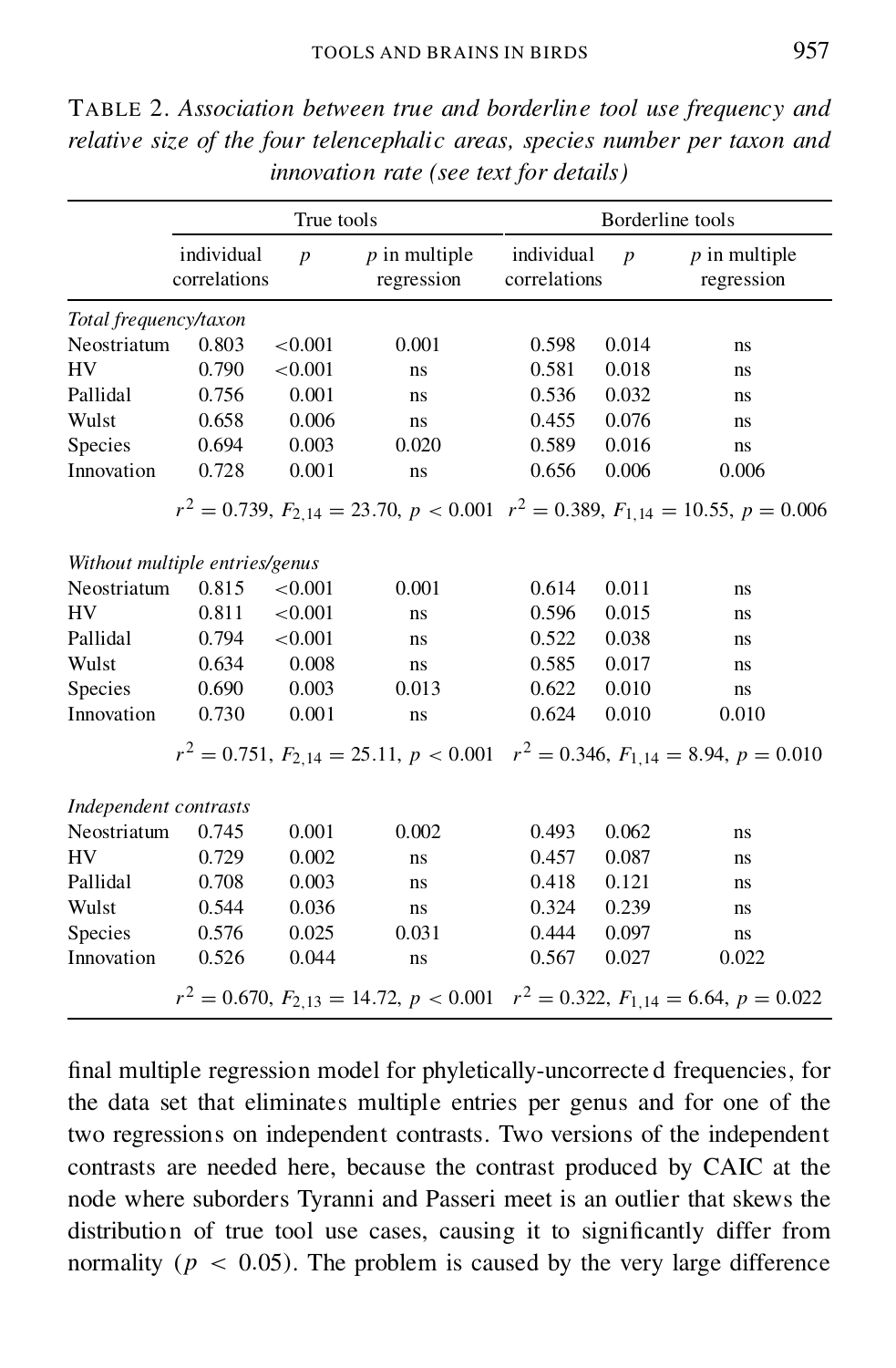|                |                                | True tools       |                                                                                                   |                            | Borderline tools |                               |
|----------------|--------------------------------|------------------|---------------------------------------------------------------------------------------------------|----------------------------|------------------|-------------------------------|
|                | individual<br>correlations     | $\boldsymbol{p}$ | $p$ in multiple<br>regression                                                                     | individual<br>correlations | $\boldsymbol{p}$ | $p$ in multiple<br>regression |
|                | Total frequency/taxon          |                  |                                                                                                   |                            |                  |                               |
| Brain size     | 0.493                          | 0.004            | 0.034                                                                                             | 0.456                      | 0.008            | ns                            |
| <b>Species</b> | 0.597                          | ${<}0.001$       | 0.002                                                                                             | 0.653                      | ${<}0.001$       | 0.001                         |
| Innovation     | 0.467                          | 0.006            | ns                                                                                                | 0.510                      | 0.002            | 0.037                         |
|                |                                |                  | $r^2 = 0.413$ , $F_{2,32} = 12.94$ , $p < 0.001$ $r^2 = 0.472$ , $F_{2,30} = 15.30$ , $p < 0.001$ |                            |                  |                               |
|                | Without multiple entries/genus |                  |                                                                                                   |                            |                  |                               |
| Brain size     | 0.516                          | 0.002            | 0.021                                                                                             | 0.454                      | 0.008            | ns                            |
| Species        | 0.602                          | ${<}0.001$       | 0.002                                                                                             | 0.650                      | ${<}0.001$       | 0.001                         |
| Innovation     | 0.466                          | 0.006            | ns                                                                                                | 0.533                      | 0.001            | 0.022                         |
|                |                                |                  | $r^2 = 0.434$ , $F_{2,32} = 14.04$ , $p < 0.001$ $r^2 = 0.483$ , $F_{2,30} = 15.97$ , $p < 0.001$ |                            |                  |                               |
|                | Independent contrasts          |                  |                                                                                                   |                            |                  |                               |
| Brain size     | 0.389                          | 0.028            | ns                                                                                                | 0.373                      | 0.035            | ns                            |
| Species        | 0.415                          | 0.018            | ns                                                                                                | 0.575                      | 0.001            | ${<}0.001$                    |
| Innovation     | 0.422                          | 0.016            | 0.014                                                                                             | 0.433                      | 0.013            | ns                            |
|                |                                |                  | $r^2 = 0.178$ , $F_{1,31} = 6.73$ , $p = 0.014$ $r^2 = 0.331$ , $F_{1,31} = 15.31$ , $p < 0.001$  |                            |                  |                               |

TABLE 3. *Association between true and borderline tool use frequency and mean residual brain size, species number per taxon and innovation rate (see text for details)*

in true tool use cases between Passeri (Passerida plus Corvida, 28 cases) and Tyranni (no reported cases), given the small genetic distance between the suborders (Fig. 4). We therefore ran mutiple regressions with the outlier and without it. When the Tyranni-Passeri node is omitted, brain size is the only variable (with species number) that remains in the final model; note that exclusion of this node does not eliminate the 28 Passeri cases, but simply contrasts them with other taxa at higher nodes in the phyletic tree. When the outlier is included, brain size is significantly correlated with true tool use distribution in individual correlations, but drops out of the multiple regression because of the higher contribution of innovation rate. Innovation rate is correlated with relative brain size ( $r = 0.499$ ,  $p = 0.003$ ,  $N = 32$ , which is why it accounts for the common variance with true tool use distribution in the final step of the regression. Figure 4 illustrates residual true tool use per taxon (regressed against species number) and residual size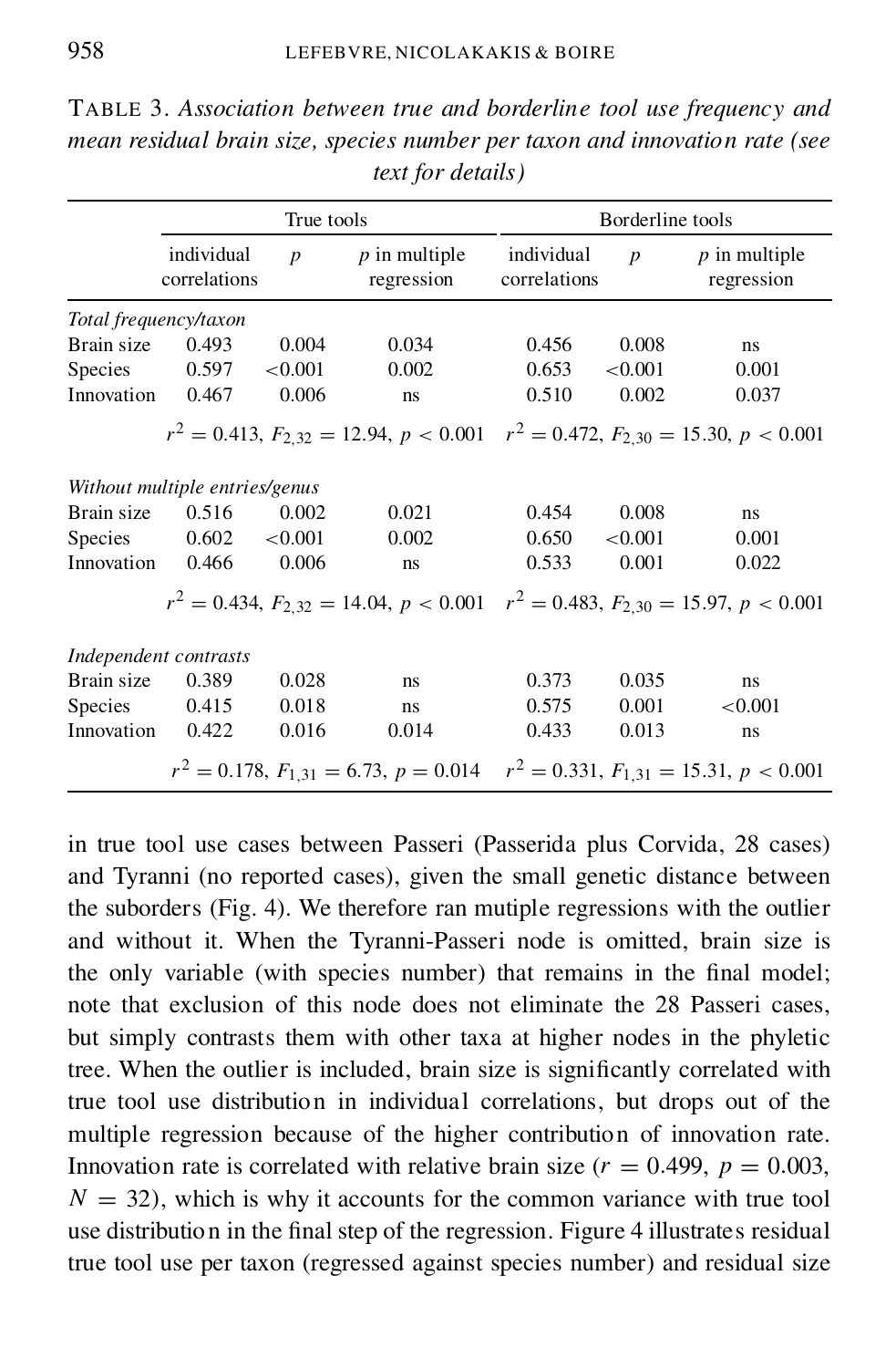

Fig. 3. (A) Phyletic tree of the 17 taxa for which telencephalic areas are available; branch lengths are proportional to DNA hybridisation distances given in Sibley & Ahlquist (1990).

(B) Residual true tool use reports per taxon. (C) Residual size of the neostriatum.

of the whole brain (regressed against body weight) for the 35 parvorders (phyletic tree proportional to DNA hybridizations distances in Sibley & Ahlquist, 1990).

# *Borderline tools*

In five of the six analyses conducted on borderline tools (Tables 2 and 3). frequency per taxon is more strongly associated with innovation rate than it is with size of the whole brain or of specific telencephalic areas. At the level of the whole brain, innovation rate is the only variable remaining (with species number) in the final multiple regression model on phyletically-uncorrected frequencies and on data that eliminate multiple entries per genus. In the independent contrasts, the effect of innovation rate falls just short (0.087) of the 0.05 level of significance. Contrary to the case seen above for true tools, the contrast between Tyranni and Passeri does not yield an extreme value in this analysis (Fig. 5). At the level of the four telencephalic areas, relative size of the neostriatum and hyperstriatum ventrale is significantly correlated with borderline tool use per taxon in the individual correlations, but drops out for two of the three mutiple regressions due to a stronger effect of innovation rate (illustrated in Fig. 6). Relative size of the neostriatum remains in the final model only for independent contrasts (Table 2).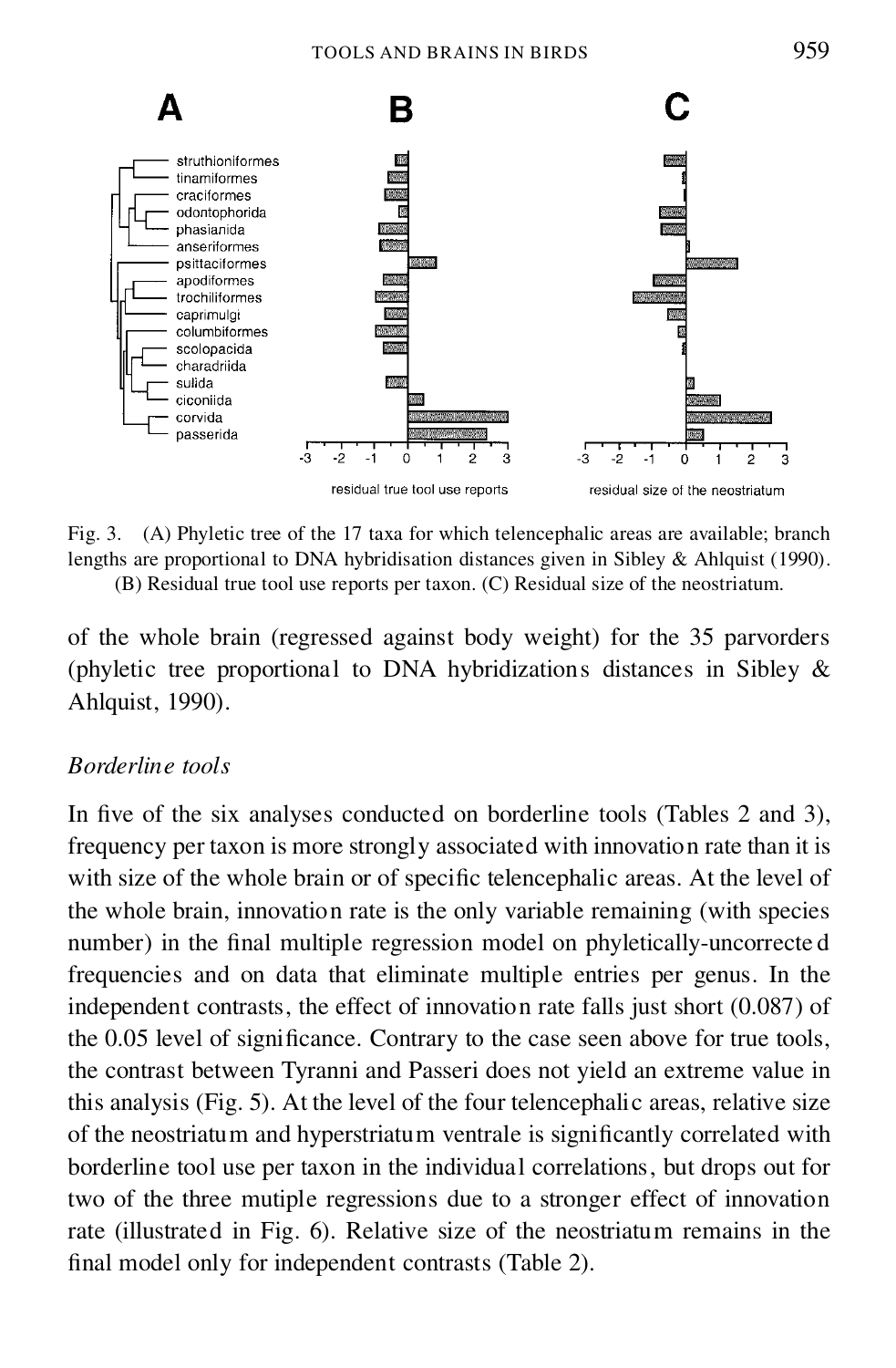

Fig. 4. (A) Phyletic tree of the 35 taxa for which whole brain data are available; branch lengths are proportional to DNA hybridisation given in Sibley & Ahlquist (1990). (B) Resid ual true tool use reports per taxon. (C) Residual brain size.

# **Discussion**

Two conclusions can be drawn from our results. First, tool use in birds is much more common than is often thought. Contrary to Thomson's (1964) statement, we found over 120 cases in 104 species, with 39 cases in the true tool category. A search through the innovation data base, an often disregarded, low impact factor section of the literature, allowed us to double the data set obtained from specialized reviews, yielding taxonomic trends that were highly correlated with those of the specialised literature. Secondly, three lines of evidence show that true tool users differ from borderline tool users in the size of key neural structures: true tool users show a larger average brain size, as well as a positive relationship between frequency of cases per taxon and both size of the whole brain and size of the neostriatum. In contrast, innovation rate is the best predictor of borderline tool use per taxon in most of our regressions.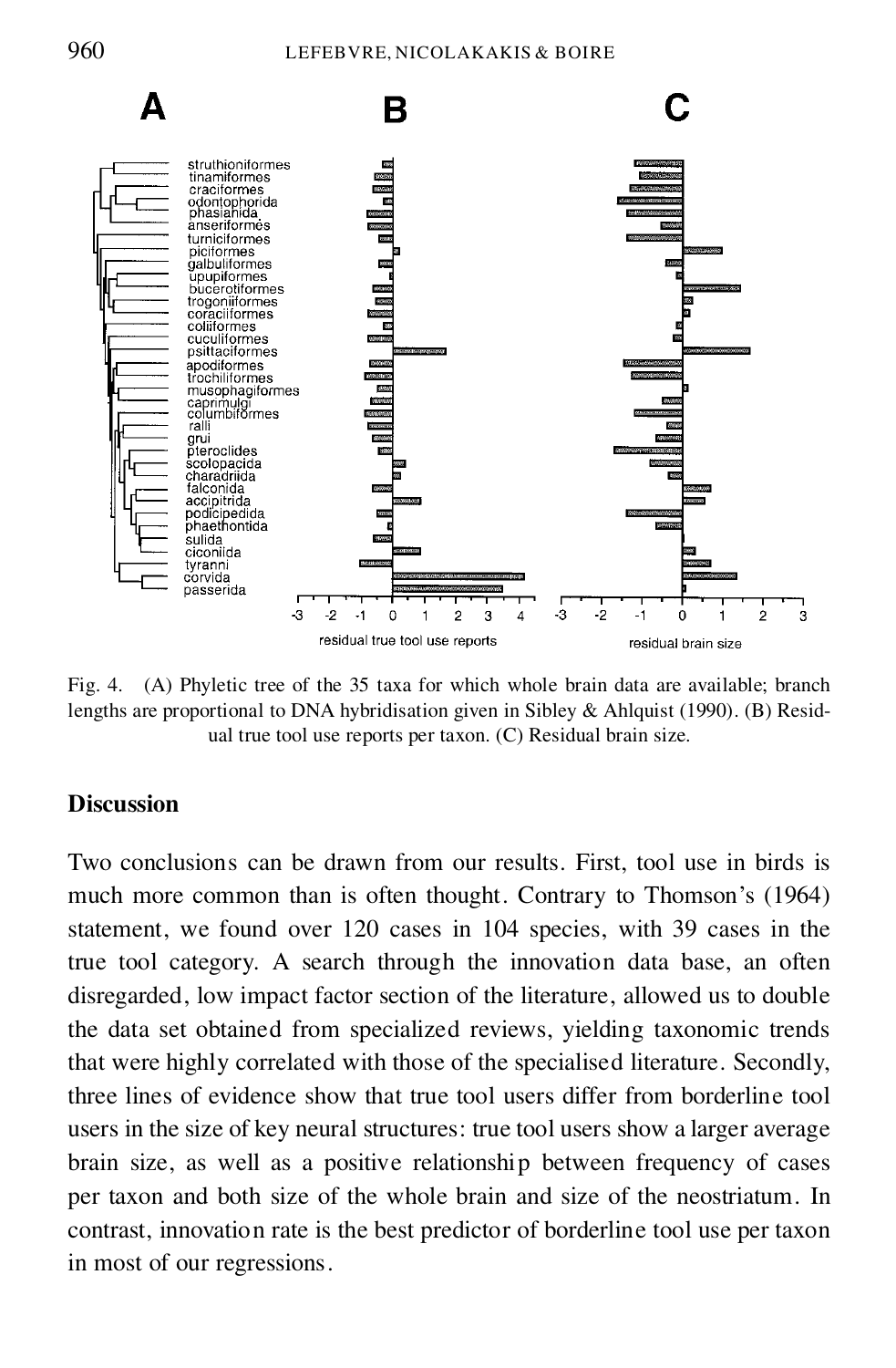

Fig. 5. (A) Phyletic tree of the 35 taxa for which whole brain data are available; branch lengths are proportional to DNA hybridisation given in Sibley & Ahlquist (1990). (B) Resid ual borderline tool use reports per taxon. (C) Weighted innovation rate.

Our data confirm the distinction between true and borderline tool use emphasized by van Lawick Goodall (1970), Parker & Gibson (1977), Beck (1980), Boswall (1977, 1978, 1983a, b) and McFarland (1982). Compared to borderline cases, true tool use probably involves a more sophisticated integration of the potential uses of an object (Hansell, 1987), as well as the intricate movements needed for its manipulation. This integration should be favoured by larger brain areas involved in tool use control. Our results sup port Parker & Gibson's (1977) and Vauclair's (1997) suggestions that bor derline and true tool use categories represent different degrees of cognitive ability, perhaps associated with differences in Piagetian sensorimotor stages (see Parker & Gibson, 1977). Whether a species is capable of using a given degree may depend on the relative size of its neostriatum, but even species capable of true tool use may first try simpler techniques. This is illustrated by Andersson's (1989) description of 'egg'-breaking attempts by a fan-tailed crow in Kenya. Because the 'egg' (a ping-pong ball mistakenly treated as an egg) could not be broken, the crow used a sequence of increasingly com-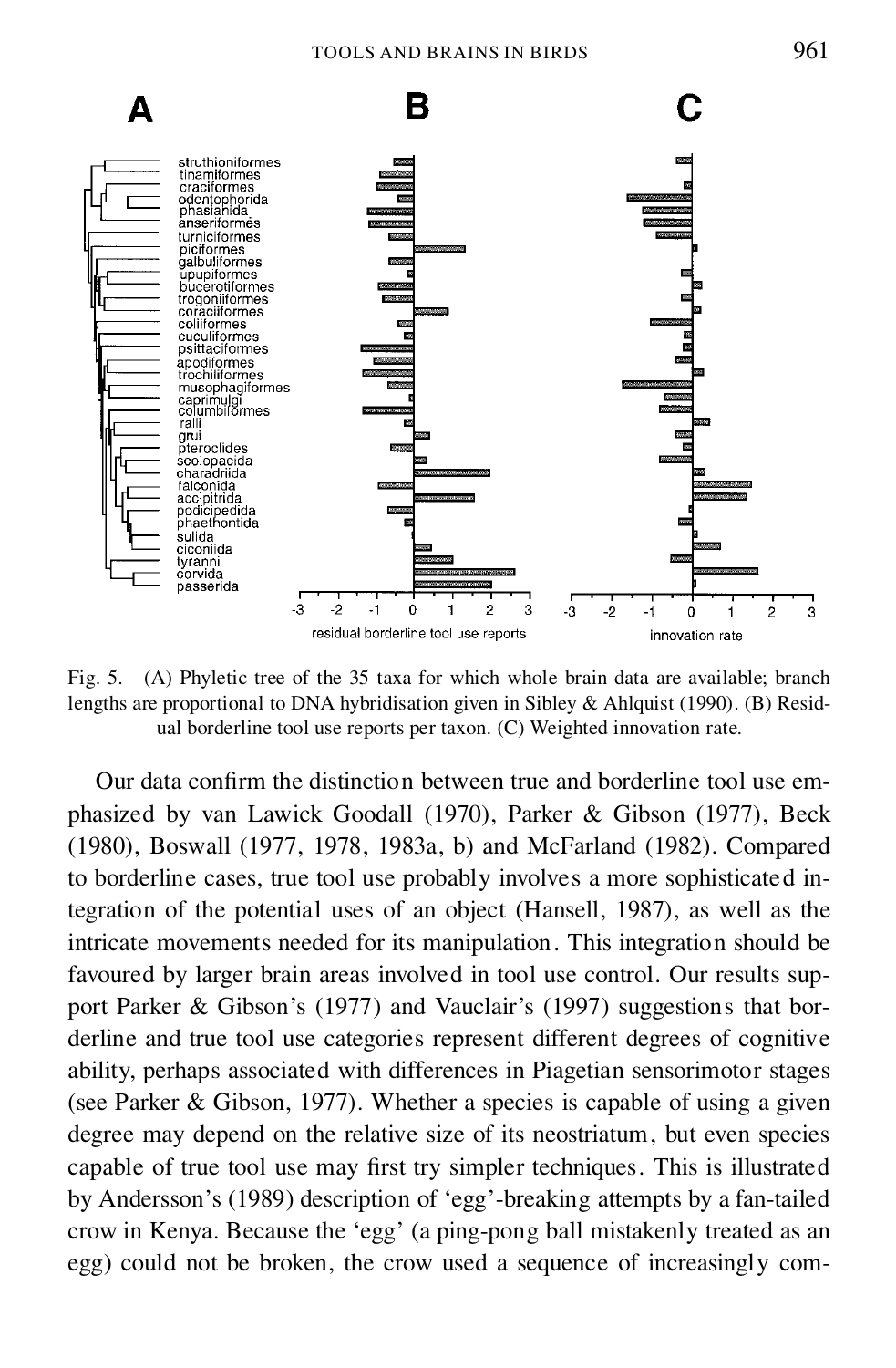

Fig. 6. (A) Phyletic tree of the 17 taxa for which telencephalic areas are available; branch lengths are proportional to DNA hybridisation distances given in Sibley & Ahlquist (1990). (B) Residual borderline tool use reports per taxon. (C) Weighted innovation rate.

plex techniques: it first simply pecked at the shell with its beak, then flew up with the 'egg' and dropped it, then attempted to hammer the shell with an oversize stone, switching at last to a stone of manageable size to increase hammering efficiency. In a similar vein, some individuals and populations in a normally tool-using species may not utilise tools as a result of local ecological conditions or lack of learning. Tebbich *et al.* (2001) report that woodpecker finches do not use tools in habitats and seasons where gleaning for insects yields higher payoffs. Tebbich *et al.* also show that some wild caught individuals never use twig tools despite extensive exposure to social and trial-and-error learning possibilities.

In the fan-tailed crow example, and in several others, the co-existence of true and borderline techniques in the same species suggests that true tool use may have evolved from simpler borderline tools, but the data offer only ambiguous support for this idea. On the positive side, 16 of the 39 true tool use cases occur in taxa where borderline cases are reported in the same species or genus. This is particularly evident in the seven *Corvus* species that use both true tools and dropping, as well as in the genus *Turdus* (use of a broom in *T. merula*, battering on anvils in three other *Turdus* spp) and *Melanerpes* (use of a sponge in *M. uropygialis*, holding in a wedge in *M. lewis* and *M. carolinensis*). In six species (*Numenius*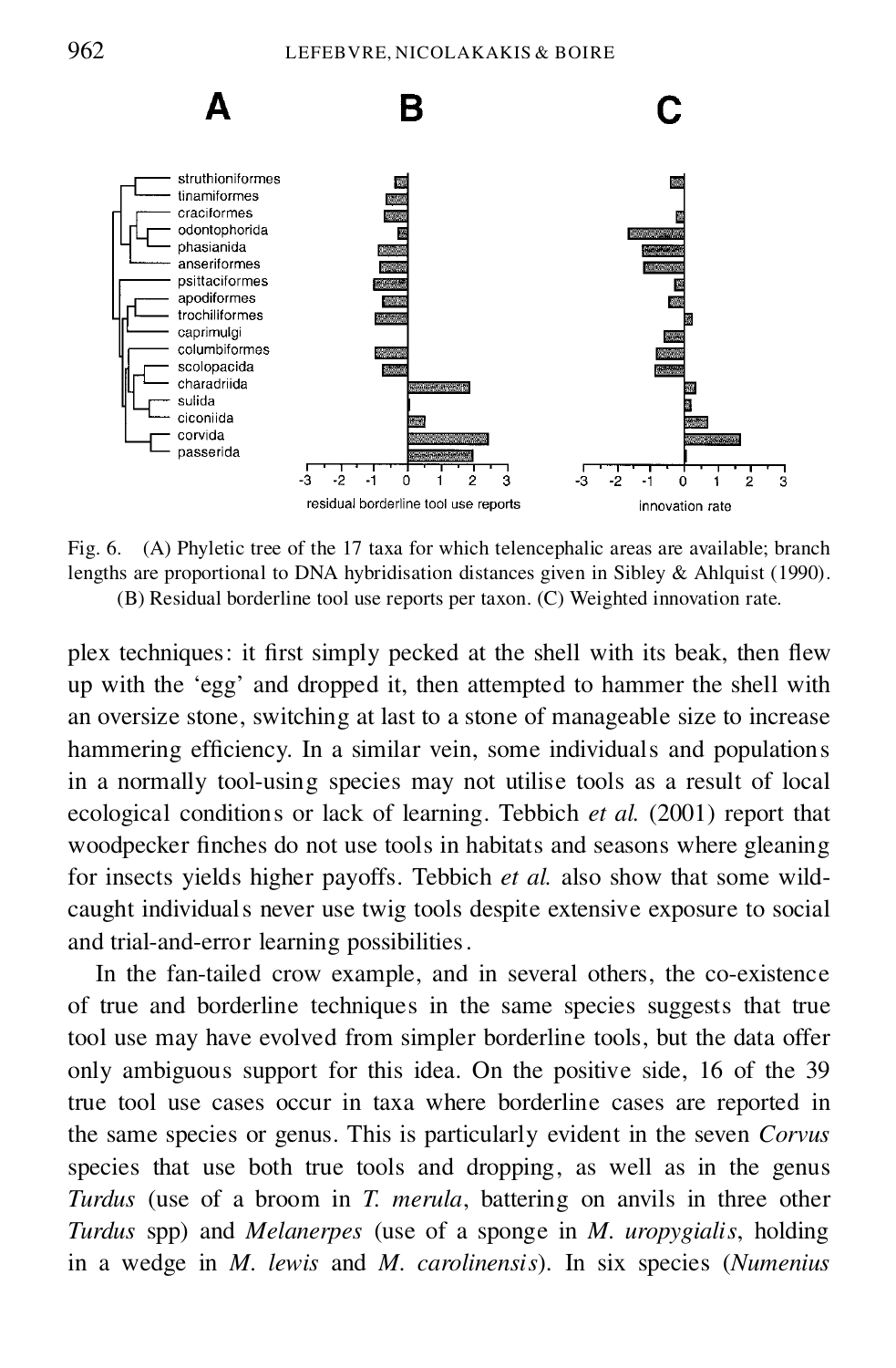*tahitiensis*, *Neophron percnopterus*, *Corcorax melanorhamphos*, *Corvus brachyrhynchos*, *C. moneduloides*, *C. rhipidurus*), similar prey are handled with a proto tool (batter or drop on an anvil) and a true tool (hammer, probe). On the negative side, true tool use shows no borderline equivalents in Paridae, Psittaciformes, Charadriidae or Ciconiidae; gulls also have no true tool alternative to their frequent use of dropping. Overall, the data thus provide poor evidence that proto tool users are preadapted for the use of true tools.

As predicted, the two telencephalic areas thought to be avian equivalents of the mammalian neocortex come out as the strongest predictors of the taxonomic distribution in tool use reports (Table 2). This does not mean that the wulst and striatopallidal complex play no role in tool use, but that the high correlation between the four telencephalic areas leads to the elimination of those that contribute less in the multiple regression. Contrary to feeding innovations (Timmermans *et al.*, 2000; this study), the neostriatum comes out slightly ahead of the hyperstriatum ventrale and is thus the only remaining telencephalic predictor in the final multiple regression models. This result is not due to the fact that we measured innovation rate on a larger sample here (6 geographical areas, 1796 innovation reports) than did Timmermans *et al.* (1030 reports; only 5 of the 6 geographical areas covered, to the exclusion of southern Africa). In our sample, the hyperstriatum ventrale is still the best telencephalic predictor of innovation rate both with and without phyletic corrections. Caution should be exercised because the data set for tools is much smaller than the one for innovations. If, however, the difference between tool use and innovation rate is not due to sample size, this may mean that the intricate control of movement present in tool use but not in most feeding innovations (often simply the ingestion of a new food) could be most strongly associated with a different telencephalic structure (Fig. 1). The hyperstriatum ventrale consists of higher order, multimodal processing areas. The neostriatum features tertiary areas of this type, but also includes primary projection fields from both somatosensory (nucleus basalis) and visual (ectostriatum) pathways, as well as secondary areas that receive input from these primary termination fields (Rehkamper *et al.*, 1985). The neostriatum thus has the necessary features for both the cognitive and sensory-motor aspects of tool use. True tool use in particular requires a subtle coordination of visual and somatosensory information. Probes, for instance, are held in the beak and must be moved in very precise ways inside crevices to force out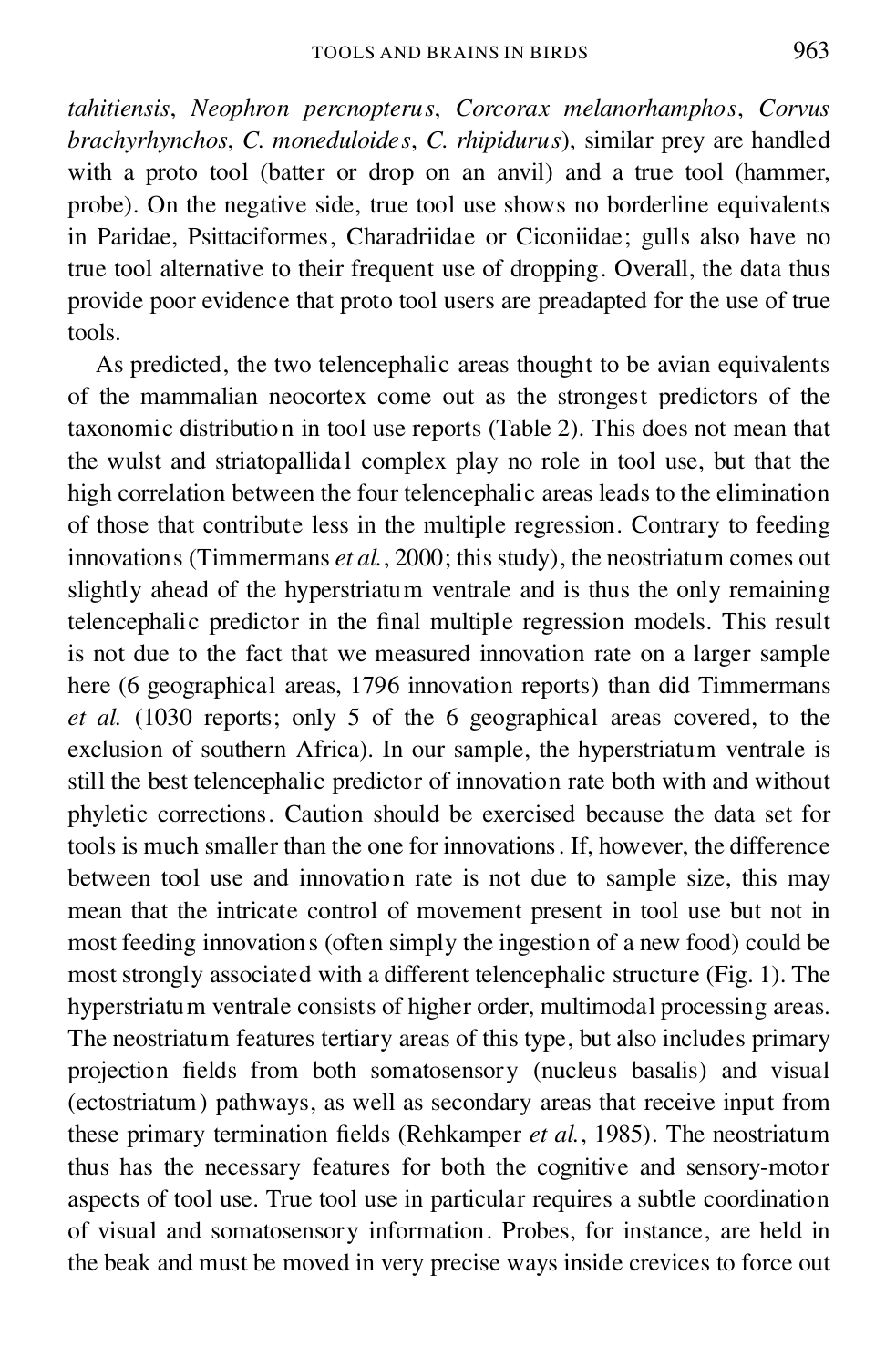insects, using both tactile and visual feedback. Ascending visual pathways to the forebrain terminate in the ectostriatum, located in the core of the neostriatum, and in the wulst. Sensory representation for the bill is located in the nucleus basalis prosencephali, included here in the neostriatum. The nucleus basalis is particularly large in tactile feeders like the Scolopacida (Boire, 1989). It is striking that a species from this small-brained, noninnovative parvorder, the bristle-thighed curlew, has evolved three types of tool use, stone throwing, egg dropping and food slamming on rocks (Marks & Hall, 1992). *N. tahitiensis* has the largest brain in its parvorder. As pointed out by Marks & Hall (1992), the specialised somatosensory receptors on its bill may, in an island context where birds are often more opportunistic than on continents, favour flexibility in the use of this food handling organ.

In Fig. 2, one borderline category, holding food with a wedge or skewer, is associated with the same range of brain sizes as is true tool use. Wedging is seen in large-brained woodpeckers (Piciformes), while skewering is a specialized technique used by two types of Corvida, shrikes (genus *Lanius*) and butcherbirds (genus *Cracticus*). Such concentrations of particular techniques in particular genera are seen for other types of tools. The genus *Pitta*, for example, includes several species that batter prey on anvils, as does the genus *Turdus*. Dropping prey on a hard surface is seen in several *Larus* and *Corvus* species (see Cristol & Switzer, 1999 for a detailed discussion of dropping). Several species of Galapagos finches use twig probes for removing insects from crevices. Common ancestry is an obvious explanation for the concentration of particular techniques in particular genera. This concentration could be caused by independent selection for each technique in each genus or by a general set of cognitive processes present in all tool-using taxa, which only takes a particular form when exploitation of a particular food type is required. In the latter view, the cognitive basis for hammering with a stone and poking with a twig is similar, *i.e.* changing the function of an object and manipulating it to reach hidden food. Differences between the techniques would be driven instead by the particular defence mechanisms of the prey (hiding in a shell *vs* hiding in acrevice). The two possibilities, independent selection for each technique *vs* common cognitive basis shaped by particular food handling constraints, cannot be distinguishe d for the moment, but are in any case not mutually exclusive.

Despite the fact that some techniques are prevalent in particular taxa, most of our evidence suggests that phyletic confounds are not responsible for the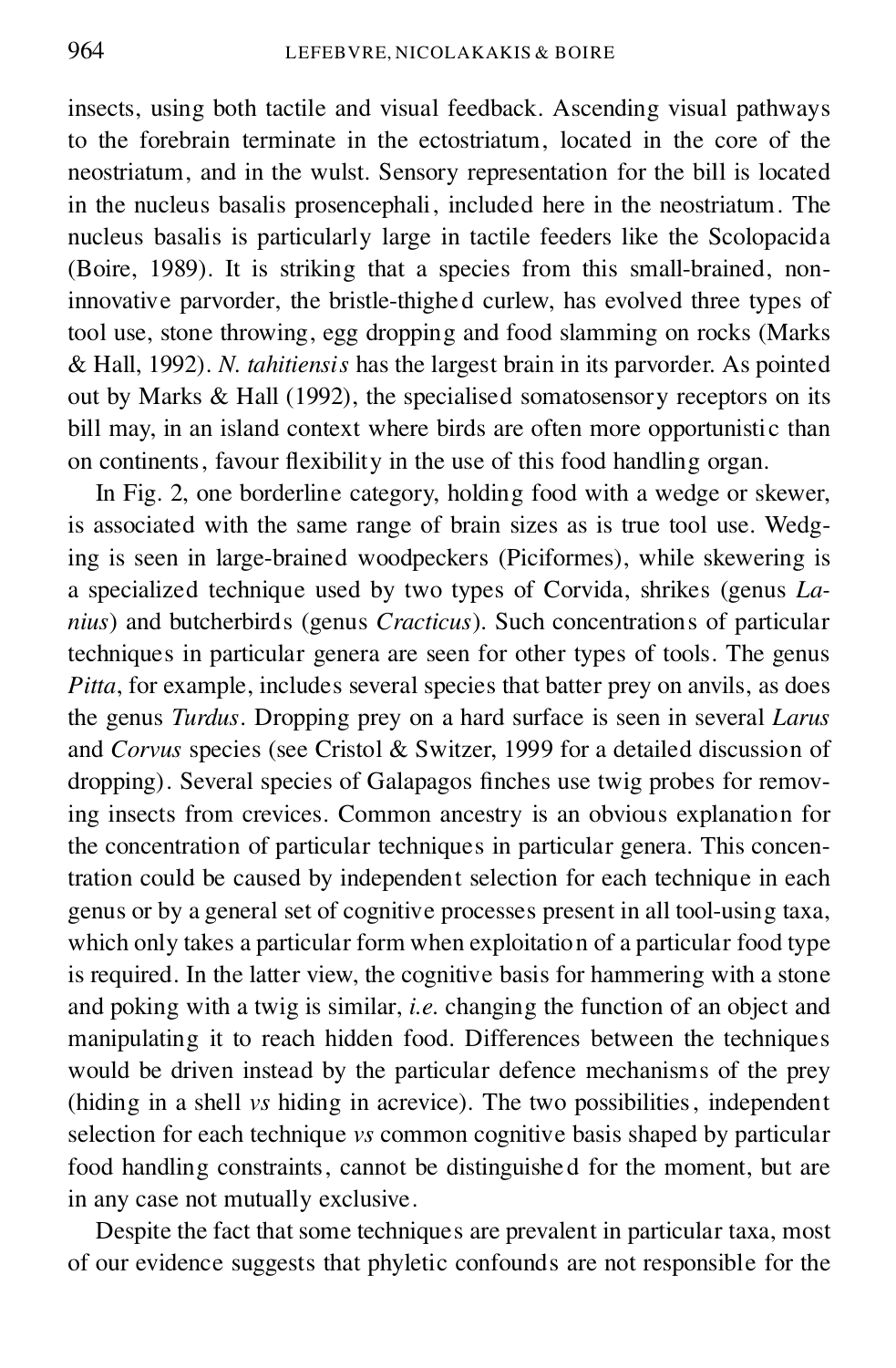overall trends in the data. In all cases, eliminating multiple entries per genus yielded identical results to the analyses conducted on the full data set. For telencephalic areas, the regressions on independent contrasts and phyletically uncorrected taxa both point to the neostriatum asthe best predictor of true tool use reports. It is only at the level of the whole brain that common ancestry poses a statistical problem at the node that joins suborders Passeri and Tyranni (Fig. 4). The contrast produced by CAIC at the Passeriforme node is so large that it leads to a violation of the normality asssumption of linear regressions. Eliminating the outlier solves the statistical problem, but obscures the fact that the two Passeriforme suborders differ sharply in the number of true tool use cases. Conversely, keeping the outlier accounts for the Passeri-Tyranni difference, but may cause the results of the regression to be statistically meaningless. Since both solutions pose problems, we have included the two versions in our results.

In agreement with Boswall (1977, 1978, 1983a, b), our study suggests that tool use in birds is more common than is often assumed. Over 120 cases were found in birds, but this is still much smaller than the 607 cases collected by Reader & Laland (2002; Reader, 1999) in the order Primates. The current avian total may underestimate actual frequencies because biologists do not expect as many cases in birds as they do in primates. Primates (apes in particular) could still be more frequent tool users than are birds, however, be it for reasons of cognition, dexterity or dietary specialisation on embedded foods (Gibson, 1986; Parker, 1996). The important point is that the association between larger telencephalic structures and tool use in several groups of birds provides independent support for the joint evolution of these traits in widely divergent taxa. Comparing primates to humans is instructive, but raises the possibility of a phyletic confound, since the highest number of tool use reports occurs in *Pan*, the genus most closely related to *Homo* (Reader & Laland, 2002; van Lawick Goodall, 1970; Whiten *et al.*, 1999; McGrew, 1992). In their study, Reader & Laland (2002) were careful to exclude common ancestry through the use of independent contrasts, but our results on birds further strengthen the case for independent evolution in two ways: not only are birds as a whole very distantly related to primates, but in addition, most large-brained, tool using groups of birds are distantly related to each other. As is evident in Figs. 4 and 6, Passeri, Accipitrida, Charadriida, Psittaciformes, Coraciiformes and Piciformes, six groups that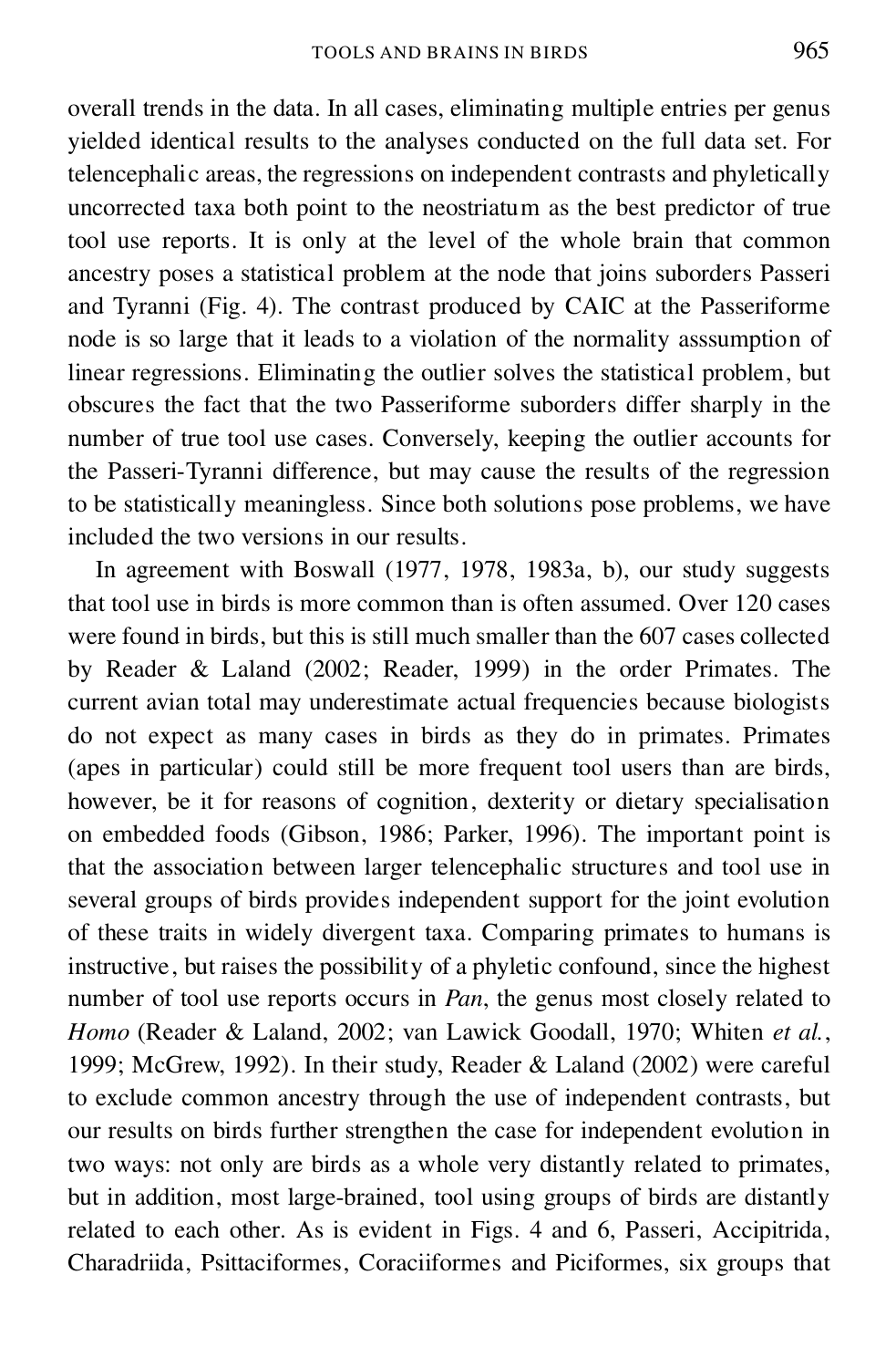show positive residuals, come from widely-divergent branches of the avian phyletic tree.

Caution must be exercised in interpreting anecdotal observations (see the open peer commentary that follows Whiten & Byrne, 1988). In some cases, detailed work (Hunt, 1996) has confirmed a single chance observation (Orenstein, 1972). In other cases, however, initial claims have not been supported. The dropping of nuts (Maple, 1974) and palm fruit (Grobecker & Pietsch, 1978) on roads by *C. brachyrhynchos*, for example, has been validated by experimental work (Cristol & Switzer, 1999), but the suggestion that vehicles are used as nut-crackers in these cases has not (Cristol *et al.*, 1997; Shettleworth, 1998; see however Caffrey, 2001 and similar work by Nihei, 1995 on *C. corone*). Captivity can also introduce some biases (*e.g*. training effects; Powell & Kelly, 1977), althought close proximity between humans and captive animals may make detection of tool using ability easier than it is in the field. Beyond these cautionary remarks, however, it is still reasonable to assume that complex cognitive processes are often operating when a vertebrate uses a tool. Parallel findings on primates (Reader  $\&$ Laland, 2002) and widely-divergent groups of birds (this study) suggest that these cognitive processes may have independently co-evolved with large brains a number of times, allowing several species to profit from otherwise inaccessible food (Parker & Gibson, 1977; Gibson, 1986).

### **References**

- Ali, S. & Ripley, D. (1995). A pictorial guide to the birds of the Indian subcontinent (2nd edn). — Bombay Natural History Society, Oxford.
- Andersson, S. (1989). Tool use by the fan-tailed raven (*Corvus rhipidurus*). Condor 91, p. 999.
- Antevs, A. (1948). Behavior of the Gila woodpecker, ruby-crowned kinglet and broad-tailed hummingbird. — Condor 50, p. 91-92.
- Armstrong, E. & Bergeron, R. (1985). Relative brain size and metabolism in birds. Brain Behav. Evol. 26, p. 141-153.
- Beck, B.B. (1980). Animal tool behavior: the use and manufacture of tools by animals. Garland STM Press, New-York.
- Bennett, P.M. & Harvey, P.H. (1985). Relative brain size and ecology in birds. J. Zool. London (A) 207, p. 151-169.
- Bertagnolio, P. (1994). Tool-using by parrots: the palm cockatoo and the hyacinthine macaw. — Avicult. Mag. 100, p. 68-73.
- Bharos, A.M.K. (1999). Attempt by redvented bulbul *Pycnonotus cafer* to feed on a young gecko *Hemidactylus aviviridis.* — J. Bombay Nat. Hist. Soc. 96, p. 320.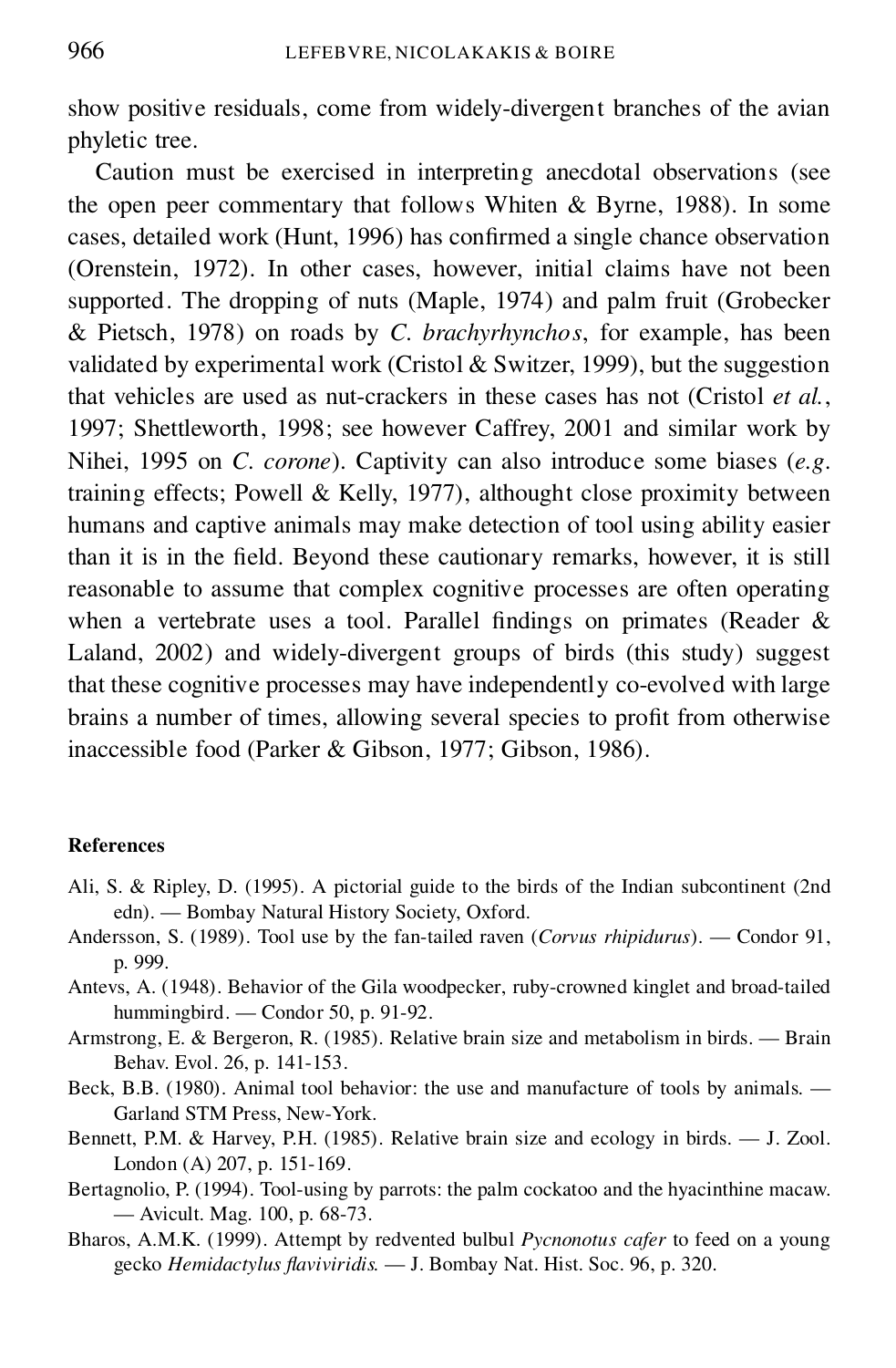- Bindner, C.M. (1968). Bald eagles use tools. Florida Nat. 41, p. 169.
- Boire, D. (1989). Comparaison quantitative de l'encéphale, de ses grandes subdivisions et de relais visuels, trijumaux et acoustiques chez 28 espèces d'oiseaux. — PhD dissertation, Université de Montréal, Montréal, Canada.
- Boswall, J. (1977). Tool using by birds and related behaviour. Avicult. Mag. 83, p. 88-97, 146-159, 220-228.
- — (1978). Further notes on tool-using in birds and related behaviour. Avicult. Mag. 84, p. 162-166.
- — (1983a). Tool-using and related behaviour in birds: more notes. Avicult. Mag. 89, p. 94-108.
- — (1983b). Tool use and related behaviour in birds: yet more notes. Avicult. Mag. 89, p. 170-181.
- Caffrey, C. (2000). Tool modification and use by an American crow. Wilson Bull. 112, p. 283-284.
- $\mu = -(2001)$ . Goal-directed use of objects by American crows Wilson Bull. 113, p. 114-115.
- Chasen, F.N. (1939). Birds of the Malay peninsula, volume 4. Witherby, London.
- Clayton, N.S. & Jollife, A. (1996). Marsh tits *Parus palustris* use tools to store food. Ibis 138, p. 554.
- Conder, P. & Everett, M. (1979). Clever crows. Br. Birds 72, p. 295-296.
- Cooper, A.S. (1981). Pied king fisher *Ceryle rudis* catches crab at sea. Cormorant 9, p. 135.
- Cramp, S. & Simmons, K.E. (eds) (1983). Handbook of the birds of Europe, the Middle East and North Africa, volume III. — Oxford University Press, Oxford.
- Crile, G. & Quiring, D.P. (1940). A record of the body weight and certain organ and gland weights in 3690 animals. — Ohio J. Sci. 40, p. 219-259.
- Cristol, D.A. & Switzer, P.V. (1999). Avian prey dropping behavior. II: American crows and walnuts. — Behav. Ecol. 10, p. 220-226.
- $-\frac{1}{2}$ ,  $-\frac{1}{2}$ , Johnson, K.L. & Walke, L.S. (1997). Crows do not use automobiles as nutcrackers: putting an anecdote to the test. — Auk 114, p. 296-298.
- Curio, E. & Kramer, P. (1964). Vom mangrove- nken (*Cactospiza heliobates* Snodgrass und Heller). — Z. Tierpsych. 21, p. 223-234.
- Davis, W.E. Jr. (1995). Downy woodpecker and white-breasted nuthatch use "vice" to open sunflower seeds: is this an example of tool use? — Bird Obs. 23, p. 339-342.
- Debus, S.J.S. (1991). Further observations on the black-breasted buzzard *Hamirostra melanosternon* using stones to break eggs. — Aust. Bird Wat. 14, p. 138-143.
- Deng, C. & Rogers, L.J. (1997). Differential contributions of the two visual pathways to functional lateralization in chicks. — Behav. Brain Res. 87, p. 173-182.
- Dubbeldam, J.L. (1989). Shape and structure of the avian brain. An old problem revisited. Acta Morphol. Neerl.-Scand. 27, p. 33-43.
- — (1991). The avian and mammalian forebrain: correspondences and differences. In: Neural and behavioural plasticity. The use of thechick as a model (R.J. Andrew, ed.). Oxford University Press, Oxford, p. 65-91.
- — (1998). Birds. In: The central nervous system of vertebrates (R. Nieuwenhuys, H.J. TenDonkelaar & C. Nicholson, eds). Springer Verlag, Berlin, p. 1525-1620.
- Dubois, C.A. (1969). Grackle anting with a mothball. Auk 86, p. 131.
- Dunning, J.B. Jr (ed.). (1993). The CRC handbook of avian body masses. CRC Press, Boca Raton, FL.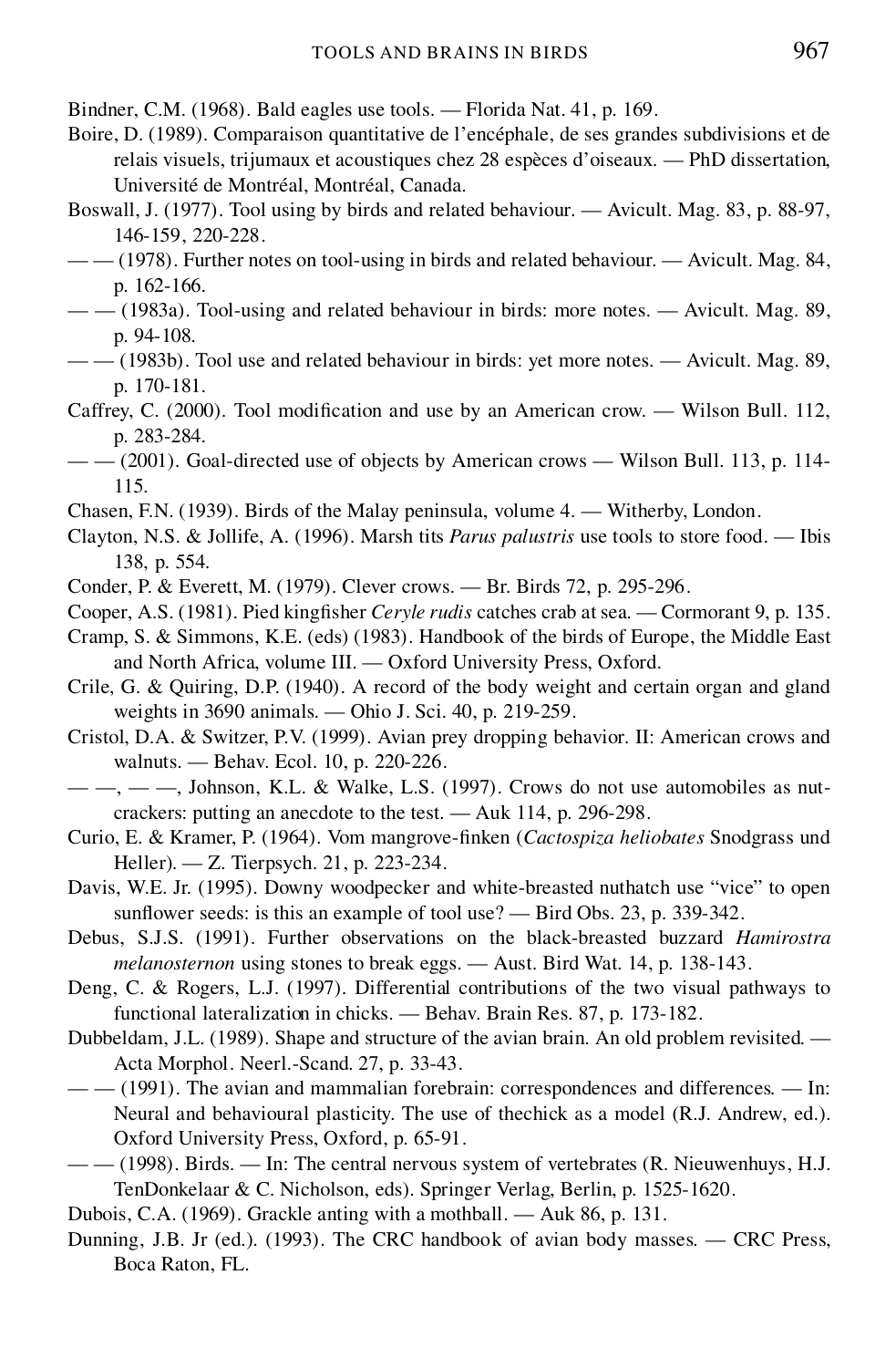- Duyck. I. & Duyck, J. (1984). Koolmees, *Parus major*, gebruikt instrument bij het voedsel zoeken. — Wielewaal 50, p. 416.
- Ellis, D.H. & Brunson, S. (1993). "Tool" use by the red-tailed hawk (*Buteo jamaicensis*). J. Raptor. Res. 27, p. 128.
- English, M. (1987). More on fishing green-backed herons. Bokmakierie 39, p. 124-125.
- Erlwein, K.M. (1996). Hairy and red-bellied woodpeckers use bark crevice to break open seeds. — Kingbird 46, p. 200-201.
- Falla, R.A., Sibson, R.B. & Turbott, E.G. (1979). The new guide to the birds of New Zealand and outlying islands. — Collins, Aukland.
- Fisher, C. (1979). Stonechat hammering snail on wall. Br. Birds 72, p. 38.
- Fitzwater, W.D. (1967). The house crow (*Corvus splendens* Veillot) feeding on the Indian desert gerbil (*Meriones hurrianae* Jerdon). — J. Bombay Nat. Hist. Soc. 64, p. 111.
- Fleming, R.L. (1955). The bone-dropping habit of the Lammergeyer. J. Bombay Nat. Hist. Soc. 52, p. 933-935.
- Foxall, C.D. & Drury, D. (1987). Green backed heron 'bait-fishing' in Nairobi National Park. East Afr. Nat. Hist. Soc. Bull. 17, p. 11.
- Fragaszy, D.M. & Visalberghi, E. (1989). Social influences on the acquisition of tool-using behaviors in tufted capuchin monkeys (*Cebus apella*). — J. Comp. Psychol. 103, p. 159- 170.

Gayou, D.C. (1982). Tool use by green jays. — Wilson Bull. 94, p. 593-594.

- George, N.J. (1973). Baya (*Ploceus philippinus*) feeding on frogs. J. Bombay Nat. Hist. Soc. 70, p. 381-392.
- Gibson, C. (1992). Jackdaws feeding on horse chestnuts. Br. Birds 85, p. 138.

Gibson, K.R. (1986). Cognition, brain size and the extraction of embedded food resources. — In: Primate ontogeny, cognition and social behaviour (J.G. Else & P.C. Lee, eds). Cambridge University Press, Cambridge, p. 93-103.

- Gore, M.E.J. (1981). Fiscal shrike kills prey by impaling it on a thorn. East Afr. Nat. Hist. Soc. Bull. Nov.-Dec. 1981, p. 115.
- Gorman, G. (1998). Syrian woodpecker using wall crevice as 'anvil'. Br. Birds 91, p. 378.

Grant. P.R. (1986). Ecology and evolution of Darwin's finches. — Princeton University Press, Princeton.

- Green, C. (1972). Use of tool by the orange-winged sitella. Emu 72, p. 195-186.
- Greenhood, W. & Norton, R.L. (1999). Novel feeding technique of the woodpecker finch. J. Field Ornith. 70, p. 104-106.
- Grobecker, D.B. & Pietsch, T.W. (1978). Crows use automobiles as nutcrackers. Auk 95, p. 760-761.
- Hagemeijer, W.J.M. & Blair, M.J. (eds) (1997). The EBCC atlas of European breeding birds. T. & A.D. Poyser, London.
- Hammond, N. (1997). House sparrows, chaffinch and spotted flycatchers eating damselflies. — Br. Birds 90, p. 368.
- Haney, J.C. (1982). Seed-cracking attempts by a Carolina wren. Migrant 53, p. 12-13.
- Hansell, M. (1987). What's so special about using tools? New Sci. 1542, p. 54-56.
- Harber, D.D. & Johns, M. (1947). Great black-backed gull dropping rat. Br. Birds 40, p. 317.
- Harvey, R. (2000). Tool use by green heron. Connect. Warbler 20, p. 29.
- Heselden, R.G., Parr, J., Berrow, S. & Cobley, N. (1996). Blackwheatear killing lizard by dashing it against stone. — Br. Birds 89, p. 317.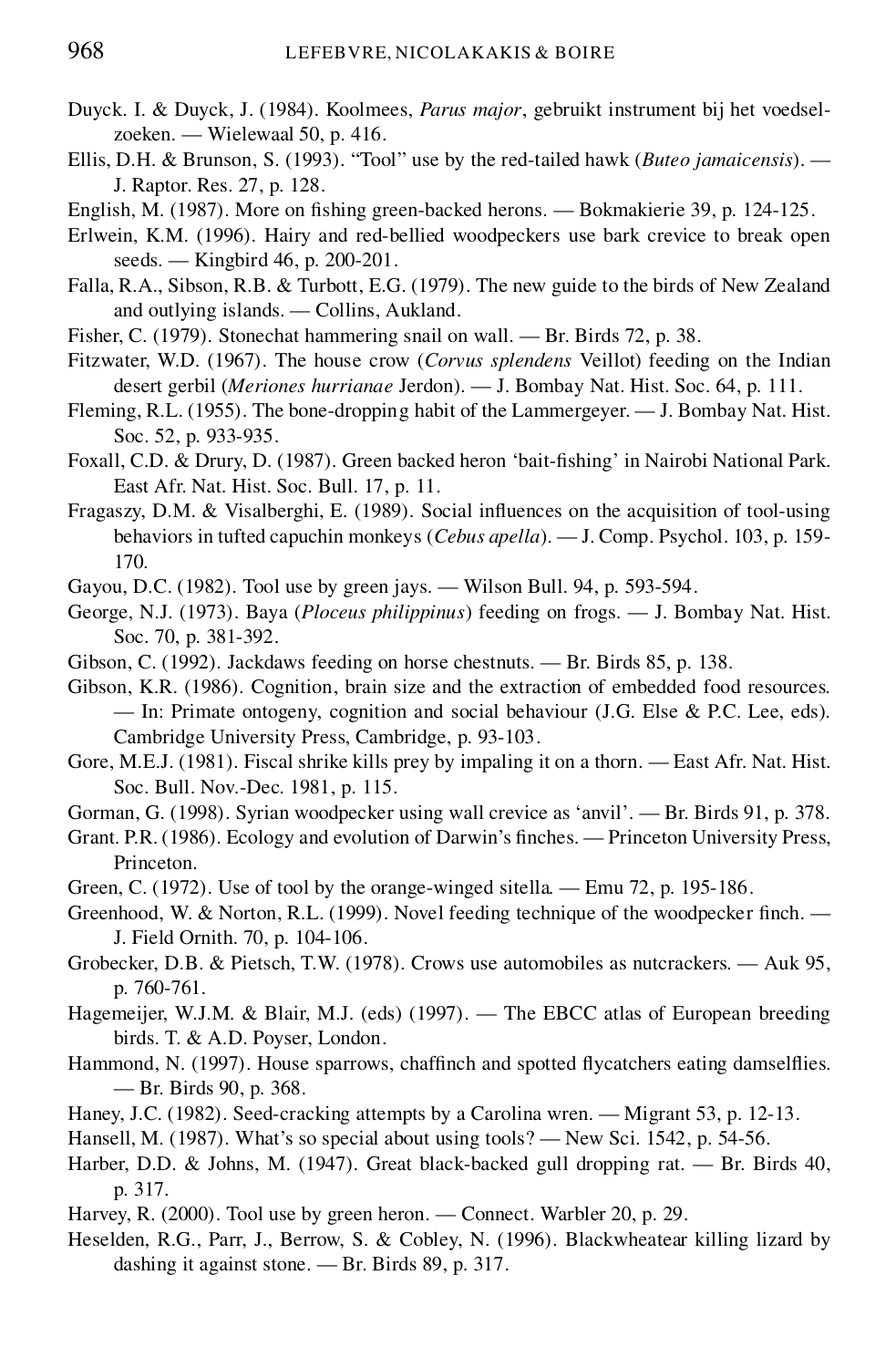- Higuchi, H. (1986). Bait fishing by the green-backed heron *Ardeola striata* in Japan. Ibis 128, p. 285-290.
- Hindwood, K. (1966). Australian birds in colour. Reed, Sydney.
- Hobbs, J.N. (1971). Use of tools by the white-winged chough. Emu 71, p 84-85.
- Horn, G. (1990). Neural bases of recognition memory investigated through an analysis of imprinting. — Phil. Trans. Roy. Soc. London (B) 329, p. 133-142.
- Hundley, M.H. (1963). Notes on feeding methods and use of tools in the Geospizinae. Auk 80, p. 372-373.
- Hunt, G.R. (1996). Manufacture and use of hook-tools by New Caledonian crows. Nature 379, p. 249-251.
- — (2000). Tool use by the New Caledonian crow *Corvus moneduloides* to obtain Cerambycidae from dead wood. — Emu 100, p. 109-114.
- Iankov P. (1983). Un percnoptère d'Egypte (*Neophron percnopterus*) en Bulgarie se sert d'instruments. — Alauda 51, p. 228.
- Johnsingh, A.J.T. (1979). A note on the predation of jungle myna (*Acridotheres fuscus* Wagler) on field mouse.  $-$  J. Bombay Nat. Hist. Soc. 76, p. 159.
- Jones, T.B. & Kamil, A.C. (1973). Tool-making and tool-using in the northern blue jay. Science 180, p. 1076-1078.
- Karten, H.J., Hodos, W., Nauta, W.J.H. & Revzin, A.M. (1973). Neural connections of the "visual Wulst" of the avian telencephalon. Experimental studies in the pigeon and owl. — J. Comp. Neurol. 150, p. 253-278.
- Keenan, W.J. III. (1981). Green heron fishing with may flies. Chat  $45$ , p.  $41$ .
- King, B. (1978). Chat's method of eating caterpillars. Br. Birds 71, p. 463.
- Koenig, W. (1985). Dunking of prey by Brewer's blackbirds: a novel source of water for nestlings. — Condor 87, p. 444-445.
- Kooij, M. & van Zon, J.C.J. (1964). Gooiende seriëma's. Artis 9, p. 197-201.
- Köster, F. & Köster, H. (1983). Twelve days among the vampire finches of Wolf Island. Not. Galapagos 38, p. 4-10.
- Labedz, T.E. (1980). Yellow-bellied sapsucker feeding on hackleberry seeds. Nebr. Bird Rev. 48, p. 89.
- Law, E.J. (1929). Another Lewis' woodpecker stores acorns. Condor 31, p. 233-238.
- Lefebvre, L., Whittle, P., Lascaris, E. & Finkelstein, A. (1997). Feeding innovations and forebrain size in birds. — Anim. Behav. 53, p. 549-560.
- —, Gaxiola, A., Dawson, S., Timmermans, S., Rozsa, L. & Kabai, P. (1998). Feeding innovations and forebrain size in Australasian birds. — Behaviour 135, p. 1077-1097.
- —, Juretic, N., Timmermans, S. & Nicolakakis, N. (2001). Is the link between innovation rate and forebrain size caused by confounding variables? A test on North American and Australian birds. — Anim. Cog. 4, p. 91-97.
- Leshem, Y. (1985). Shell-dropping by ospreys. Br. Birds 78, p. 143.
- MacPhail, E.M. (1976). Effects of hyperstriatal lesions on within-day serial reversal perfor mance in pigeons. — Physiol. Behav. 16, p. 529-536.
- —, Reilly, S. & Good, M. (1993). Lateral hyperstriatal lesions disrupt simultaneous, but not successive conditional discrimination learning of pigeons (*Columba livia*). — Behav. Neurosci. 107, p. 289-298.
- Maple, T. (1974). Do crows use automobiles as nutcrackers? West. Birds 5, p. 97-98.
- Marks, J.S. & Hall, C.S. (1992). Tool use by bristle-thighed curlews feeding on albatross eggs. — Condor 94, p. 1032-1034.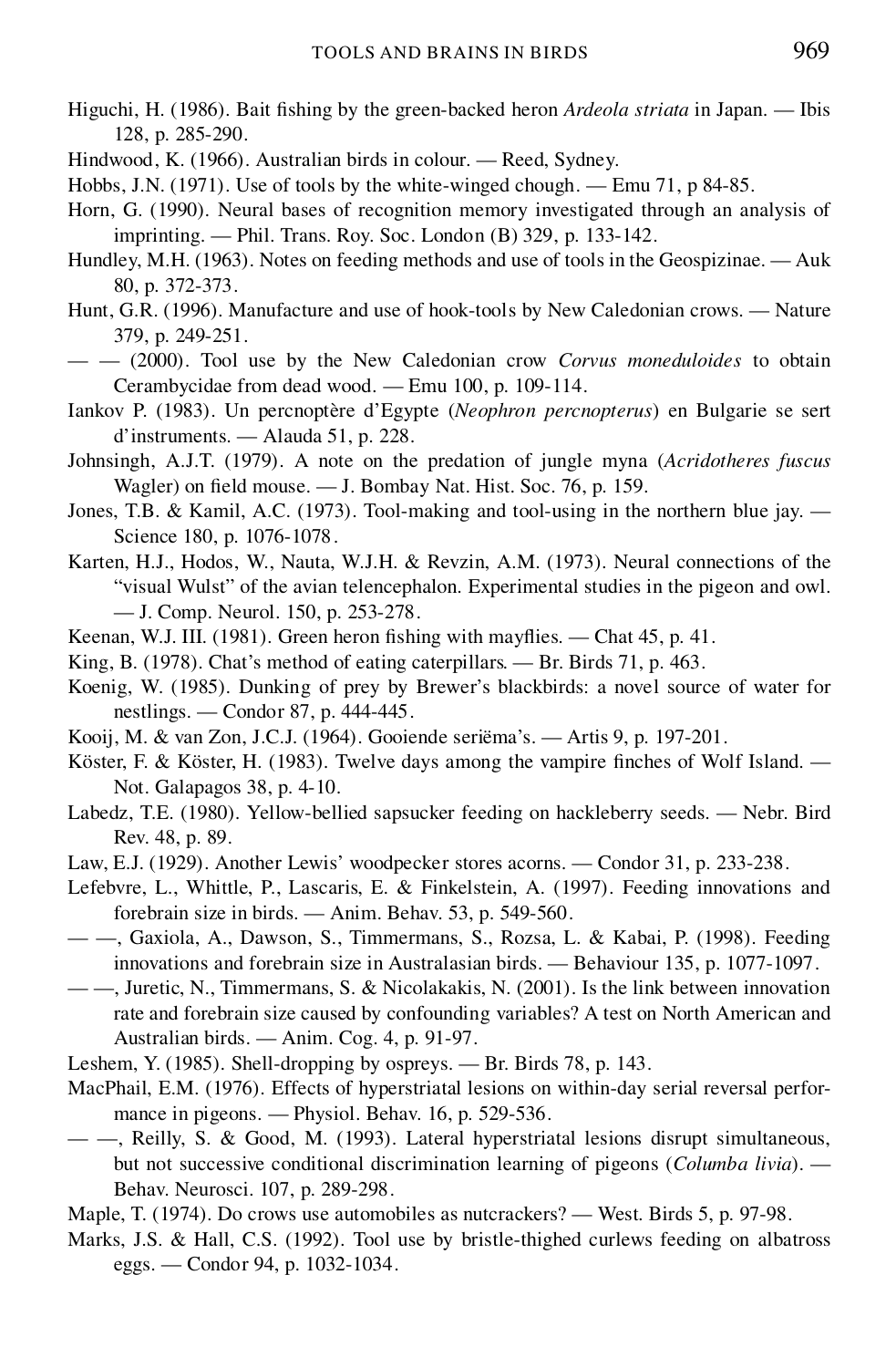- Marshall, A.J. (1954). Bower birds. Clarendon Press, Oxford.
- Marshall, B.E. (1982). A possible example of tool usage by the marabou stork. Ostrich 53, p. 181.
- McCabe, B.J., Cipolla-Neto, J., Horn, G. & Bateson, P.P.G. (1982). Amnesic effects of bilateral lesions placed in the hyperstriatum ventrale of the chick after imprinting. — Exp. Brain Res. 45, p. 13-21.
- McDonald, J.D. (1974). Birds of Australia. Reed, Sydney.
- McFarland, D. (1982). The Oxford companion to animal behavior. Oxford University Press, Oxford.
- McGrew, W.C. (1992). Chimpanzee material culture: implications for human evolution. Cambridge University Press, Cambridge.
- Meinzer, W. (1993). The roadrunner. Texas Tech University Press, Lubbock.
- Mezey, S., Szekely, A.D., Bourne, R.C., Kabai, P. & Csillag, A. (1999). Changes in binding to muscarinic and nicotinic cholinergic receptors in the chick telencephalon following passive avoidance learning. — Neurosci. Lett. 270, p. 75-78.
- Millikan, G.C. & Bowman, R.I. (1967). Observations on Galapagos tool-using nches in captivity. — Living Bird 6, p. 23-41.
- Mitchell, T.L. (1993). Tool use by a white-breasted nuthatch. Bull. Okla. Ornith. Soc. 26, p. 6-7.
- Mlikovsky, J. (1989a). Brain size in birds: 1. Tinamiformes through ciconiiformes. Vest. Cs. Spolec. Zool. 53, p. 33-47.
- — (1989b). Brain size in birds: 2. Falconiformes through gaviiformes. Vest. Cs. Spolec. Zool. 53, p. 200-213.
- — (1989c). Brain size in birds: 3. Columbiformes through piciformes. Vest. Cs. Spolec. Zool. 53, p. 252-264.
- — (1990). Brain size in birds: 4. Passeriformes. Acta Soc. Zool. Bohemoslov. 54, p. 27-37.
- Moon, G.J.H. (1992). Egg predation by blackheaded gull. Notornis 39, p. 93.
- Morse, D.H. (1968). The use of tools by brown-headed nuthatches. Wilson Bull. 80, p. 220-224.
- Nicolakakis, N. & Lefebvre, L. (2000). Forebrain size and innovation rate in European birds: feeding, nesting and confounding variables. — Behaviour 137, p. 1415-1427.
- Nihei, Y. (1995). Variations of behavior of carrion crows *Corvus corone* using automobiles as nutcrackers. — Jap. J. Ornithol. 44, p. 21-35.
- Noske, R.A. (1985). Left-footedness and tool using in the varied sitella *Daphoenositta cheysoptera* and crested shrike-tit *Falcunculus frontatus*. — Corella 9, p. 63-64.
- Nottebohm, F., Alvarez-Buylla, A., Ccynx, J.K., Ling, C.Y., Nottebohm, M., Suter, R., Tolles, A. & Williams, H. (1990). Song learning in birds: the relation between perception and production. — Phil. Trans. Roy. Soc. London (B) 329, p. 115-124.
- Orenstein, R.I. (1972). Tool use by the New Caledonian crow, *Corvus moneduloides.* Auk 89, p. 674-676.
- Page, D. (1978). Pied flycatcher hammering snail on road. Br. Birds 71, p. 133.
- Parent, A. (1986). Comparative neurobiology of the basal ganglia. John Wiley & Sons, New York.
- Parker, S.T. (1996). Apprenticeship in tool-mediated extractive foraging: imitation, teaching and self-awareness in great apes. — In: Reaching into thought: the minds of the great apes (A.E. Russon, K.A. Bard & S.T. Parker, eds). Cambridge University Press, New- York, p. 348-370.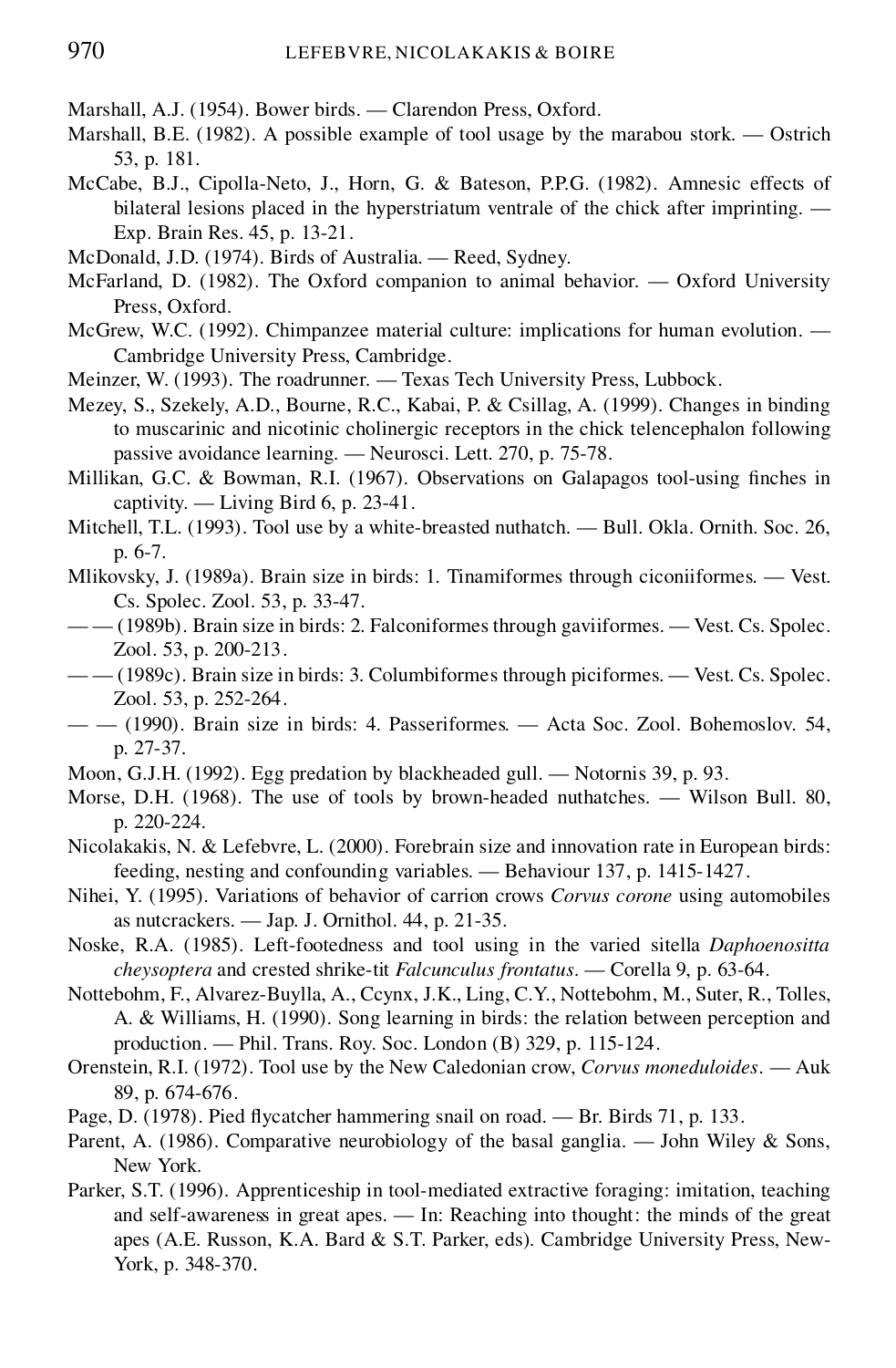- $-\alpha$  & Gibson, K.R. (1977). Object manipulation, tool use and sensor-motor intelligence as feeding adaptations in cebus monkeys and great apes. — J. H. Evol. 6, p. 623-641.
- Pepper-Edwards, D.L. & Nottley, E. (1991). Observations of a captiveblack-breasted buzzard *Hamirostra melanosternon* using stones to break open eggs. — Aust. Bird Wat. 14, p. 103-106.
- Phillips, R.A.  $(1978)$ . Common crow observed catching living fish. Migrant 49, p. 85-86.
- Portmann, A. (1947). Etude sur la cérébralisation chez les oiseaux II. Alauda 15, p. 1-15.
- Powell, R.W. & Kelly, W. (1977). A method for the objective study of tool-using behavior. — J. Exp. Anal. Behav. 24, p. 249-253.
- Pranty, B. (1995). Tool use by brown-headed nuthatches in two Florida slash pine forests. Fla. Field Nat. 23, p. 33-34.
- Priddey, M.W. (1977). Blackbird using tool. Br. Birds 70, p. 262.
- Priestley, C.F. (1947). Rook feeding on mussels. Br. Birds 40, p. 176.
- Purvis, A. & Rambaut, A. (1995). Comparative analysis by independent contrasts (CAIC): an Apple Macintosh application for analysing comparative data. — Comp. Appl. Biosci. 11, p. 247-251.
- Rajan, S.A. & Balasubramanian, P. (1989). Tool using behaviour in Indian house crow Corvus splendens. — J. Bombay Nat. Hist. Soc. 86, p. 450.
- Reader, S. (1999). Social learning and innovation. PhD dissertation, Cambridge University, Cambridge, UK.
- — & Laland, K. (2002). Social intelligence, innovations and enhanced brain size in primates. — Proc. Nat. Acad. Sci. USA 99, p. 4436-4441.
- Rehkämper, G.K., Zilles, K. & Schleicher, A. (1985). A quantitative approach to cytoarchitectonics. X. The areal pattern of the neostriatum in the domestic pigeon, *Columba livia* f.d. A cyto- and myeloarchitectonical study. — Anat. Embryol. 171, p. 345-355.
- —, Frahm, H.D. & Zilles, K. (1991). Quantitative development of brain structures in birds (Galliformes and Passeriformes) compared to that in mammals (Insectivores and Primates). — Brain Behav. Evol. 37, p. 125-143.
- $-\frac{1}{2}$  & Zilles, K. (1991). Parallel evolution in mammalian and avian brains: comparative cytoachitectonic and cytochemical analysis. — Cell Tissue Res. 263, p. 3-28.
- Reilly, P.N. (1966). Predation by grey shrike-thrush. Emu 65, p. 318.
- Reiner, A. (1986). Is the prefrontal cortex found only in mammals? Trends Neurosci. 9, p. 298-300.
- —, Brauth, S.E. & Karten, H.J. (1984). Evolution of the amniote basal ganglia. Trends Neurosci. 7, p. 320-325.
- Rekasi, J. (1980). Über die Nahrung des Weisstorchs (*Ciconia ciconia*) in der Batschka (Süd-Ungarn). — Ornith. Mitt. 32, p. 154-155.
- Richards, A.J. (1977). Predation of snails by migrant songthrushes and redwings. Bird Stud. 24, p. 53-54.
- Roberts, N.L. (1961). Kookaburra and rat. Emu 61, p. 221.
- Roberts, G.J. (1982). Apparent baiting behaviour by a black kite. Emu 82, p. 53-54.
- Robinson, H.C. (1927). Birds of the Malay peninsula, Volume 1. Witherby, London.
- Rolando, A. & Zunino, M. (1992). Observations of tool use in Corvids. Ornis Scand. 23, p. 201-202.
- Scott, J.D. (1974). Woe to the farmer's foe, the crow. Nat. Wildlife 12, p. 44-47.
- Scott, S. (1987). Field Guide to the Birds of North America (2nd edn). National Geographic Society, Washington, DC.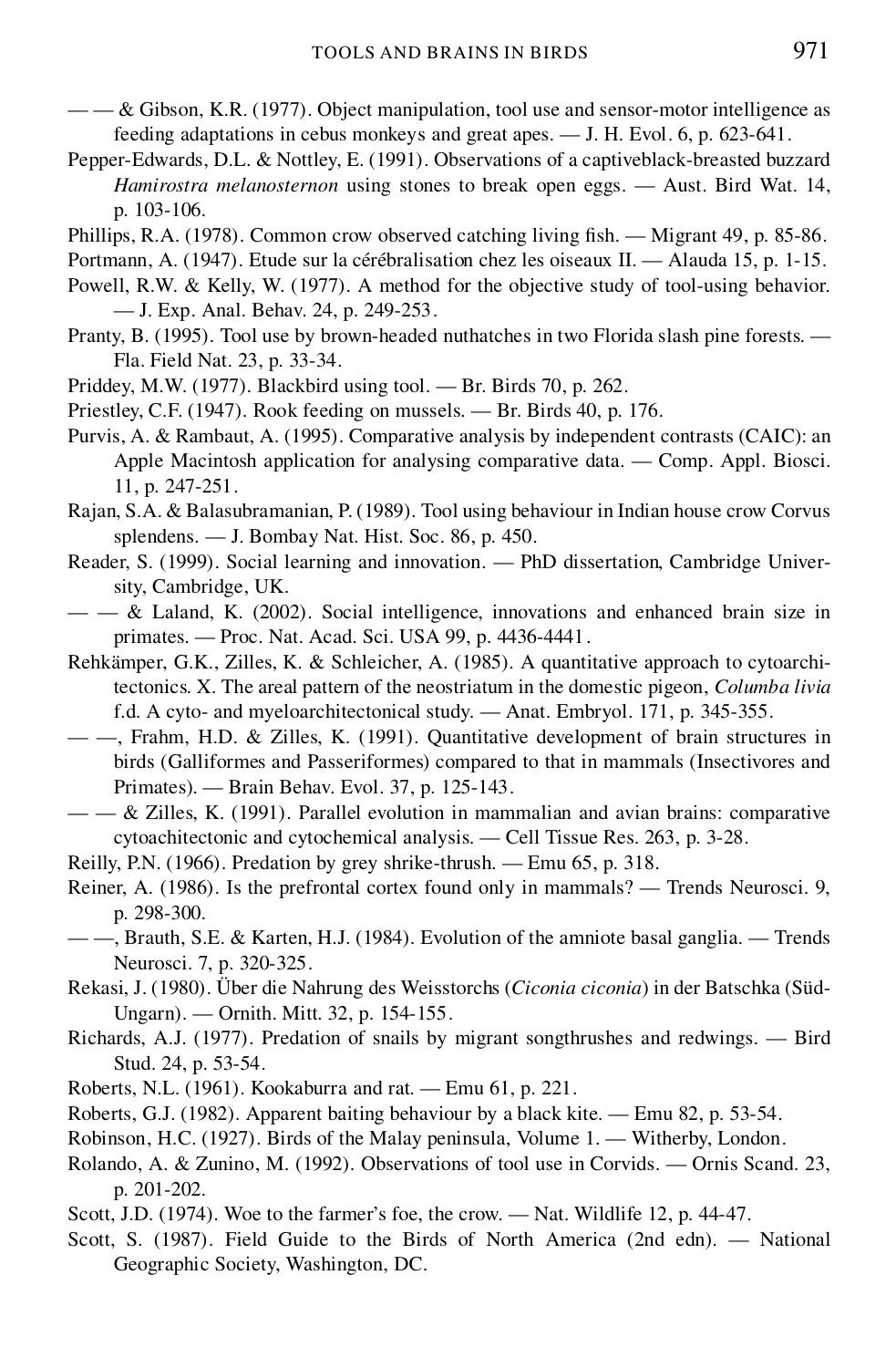Sedgwick, E.H. (1947). Feeding of butcherbirds. — Emu 47, p. 68-69.

- Shettleworth, S.J. (1998). Cognition, evolution and behavior. Oxford University Press, New-York.
- Shimizu, T., Cox, K. & Karten, H.J. (1995). Intratelencephalic projections of the visual wulst in pigeons (*Columba livia*). — J. Comp. Neurol. 359, p. 551-572.
- $-\frac{1}{x} \&$  Hodos, W. (1989). Reversal learning in pigeons: effects of selective lesions of the wulst. — Behav. Neurosci. 103, p. 262-272.
- Sibley, G.C. & Alquist, J.E.  $(1990)$ . Phylogeny and classification of birds: a study in molecular evolution. — Yale University Press, New Haven.
- $-\frac{1}{2}$  Monroe, B.L. (1990). Distribution and taxonomy of birds of the world.  $-\frac{1}{2}$  Yale University Press, New Haven.
- Sibson, R.B. (1974). Rock wren using an anvil. Notornis 21, p. 305.
- Simpson, K. & Day, N. (1996). The Princeton field guide to the birds of Australia.  $-$ Princeton University Press, Princeton.
- Sinclair, I. & Hockey, P. (1996). The larger illustrated guide to birds of southern Africa. Struik, Cape Town.
- Sinclair, J.C. (1984). Baiting behaviour in a captive lesser blackbacked gull. Cormorant 12, p. 105-106.
- Sivasubramanian, C. (1991). Frog and lizard in the diet of the Indian robin *Saxicoloides fulicata* (Linn.). — J. Bombay Nat. Hist. Soc. 88, p. 458.
- Smith, G.A. (1971). Tool using by birds. Avicult. Mag. 77, p. 47-48.
- Stewart, M.G., Kabai, P., Harrison, E., Steele, R.J., Kossut, M. & Csillag, A. (1996). The involvement of dopamine in the striatum inpassive avoidance training in the chick. — Neurosci. 70, p. 7-14.
- Switzer, P.V. & Cristol, D.A. (1999). Avian prey dropping behavior. I: The effects of prey characteristics and prey loss. — Behav. Ecol. 10, p. 213-219.
- Tebbich, S., Taborsky, M., Fessl, B. & Blomqvist, D. (2001). Do woodpecker finches acquire tool use by social learning? — Proc.Roy Soc. Lond. B 268, p. 2189-2193.
- Tehsin, R. (1989). Feeding behaviour of the whitebreasted king fisher *Halcyon smyrnensis* (Linnaeus). — J. Bombay Nat. Hist. Soc. 86, p. 449.
- Thomson, A.L. (1964). A new dictionary of birds. Nelson, London.
- Thorpe, W.H. (1951). The learning abilities of birds. Ibis 93, p. 1-51.
- Tilt, R.A. (1962). Predation by the grey shrike-thrush. Emu 62, p. 65-66.
- Timmermans, S., Lefebvre, L., Boire, D. & Basu, P. (2000). Relative size of the hyperstriatum ventrale is the best predictor of innovation rate in birds. — Brain Behav. Evol. 56, p. 196-203.
- Tutt, D. (1990). Rock pipit breaking snail shell. Br. Birds 83, p. 239.
- Uys, C.J. (1966). At the nest of the cape raven. Bokmakierie 18, p. 38-41.
- van Lawick Goodall, J. (1970). Tool-using in primates and other vertebrates. Adv. Stud. Behav. 3, p. 95-249.
- Vauclair, J. (1997). Animal cognition: an introduction to modern comparative psychology. Harvard University Press, Cambridge.
- Vestjens, W.J.M. (1973). Feeding of white ibis on freshwater mussels. Emu 73, p. 71-72.
- Waldmann, C. & Güntürkün, O. (1993). The dopaminergic innervation of the pigeon caudolateral forebrain-immunocytochemical evidence for a prefrontal cortex in birds. — Brain Res. 600, p. 226-234.